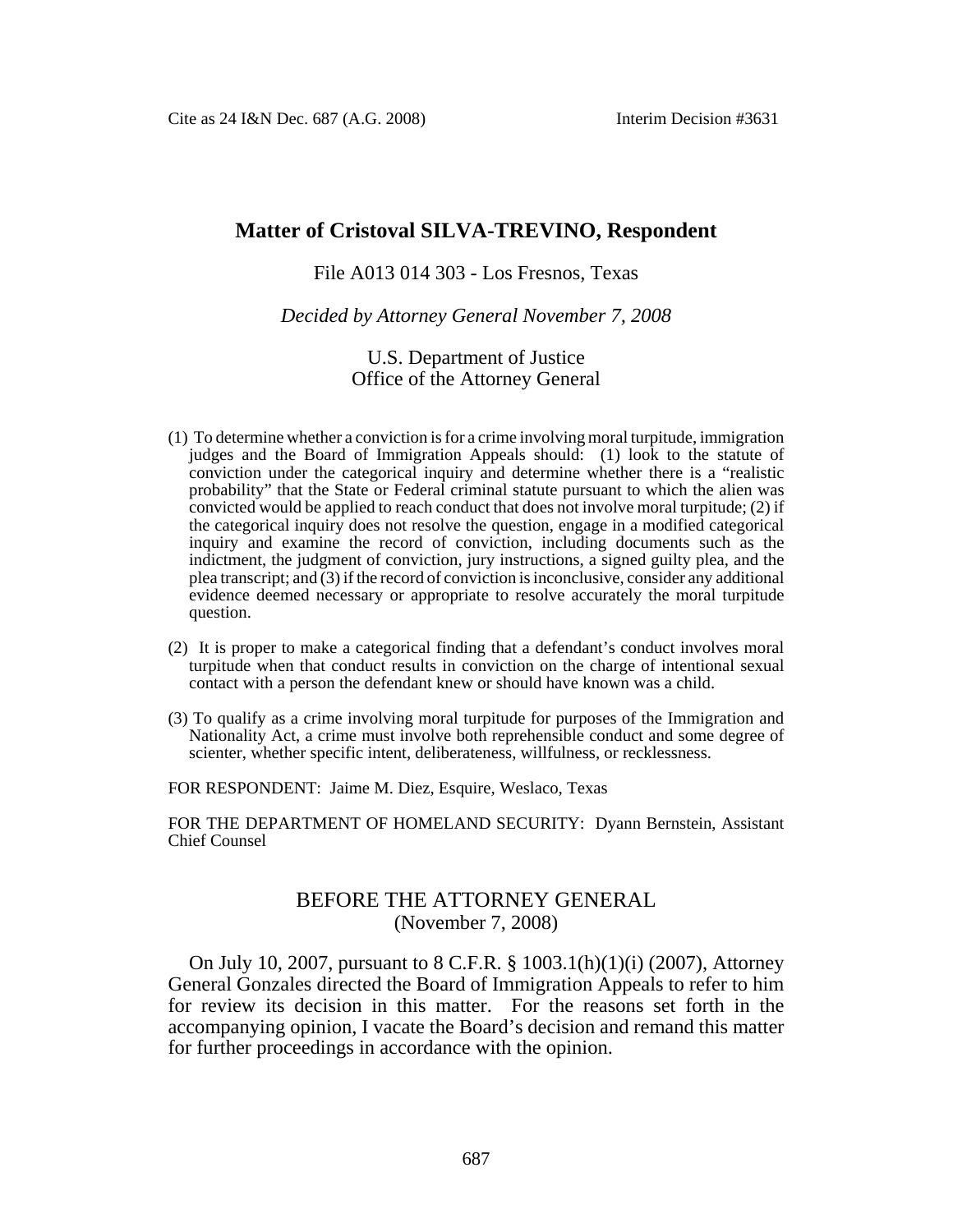### OPINION

The issue in this case is whether respondent's conviction under a Texas statute that criminalizes acts of "indecency with a child" should be deemed a conviction for a "crime involving moral turpitude" that renders respondent inadmissible, and therefore ineligible for discretionary relief from deportation, under the Immigration and Nationality Act. *See* section 212(a)(2) of the Act, 8 U.S.C. § 1182(a)(2) (2006). The Board of Immigration Appeals and the Federal courts have long struggled in administering and applying the Act's moral turpitude provisions, and there now exists a patchwork of different approaches across the nation. My review of this case presents an opportunity to establish a uniform framework for ensuring that the Act's moral turpitude provisions are fairly and accurately applied.

There are a few basics on which the Board and the Federal courts have generally agreed. To begin with, they generally agree that in deciding whether an alien's prior criminal conviction constitutes a conviction for a crime involving moral turpitude—that is, whether moral turpitude "necessarily inheres" in a violation of a particular State or Federal criminal statute, *Matter of Torres-Varela*, 23 I&N Dec. 78, 84 (BIA 2001)—immigration judges and the Board should engage in a "categorical" inquiry and look first to the statute of conviction rather than to the specific facts of the alien's crime. Where this categorical inquiry does not establish that an alien's prior crime necessarily involved moral turpitude, the Board and most Federal courts permit some inquiry into the particular facts of the alien's prior offense. This secondary inquiry is sometimes referred to as a "modified" categorical analysis.

Although each of the Federal courts of appeals has endorsed some form of this two-step categorical inquiry (and the Board typically employs the form endorsed by the circuit in which a case arises), the courts have not uniformly applied it. Instead, courts have applied a wide range of approaches with respect to both prongs of the test, resulting in a patchwork of conflicting legal and evidentiary standards. Moreover, many of these approaches do not adequately perform the function they are supposed to serve: distinguishing aliens who have committed crimes involving moral turpitude from those who have not. These shortcomings point to the need for a new, standardized approach—one that accords with the statutory text, is administratively workable, and furthers the policy goals underlying the Act.

The Act delegates to the Department of Justice—the agency charged with interpreting and implementing many of its provisions—the authority to craft such an approach. *See* section 103(a)(1) of the Act, 8 U.S.C. § 1103(a)(1) (2006) (providing that the "determination and ruling by the Attorney General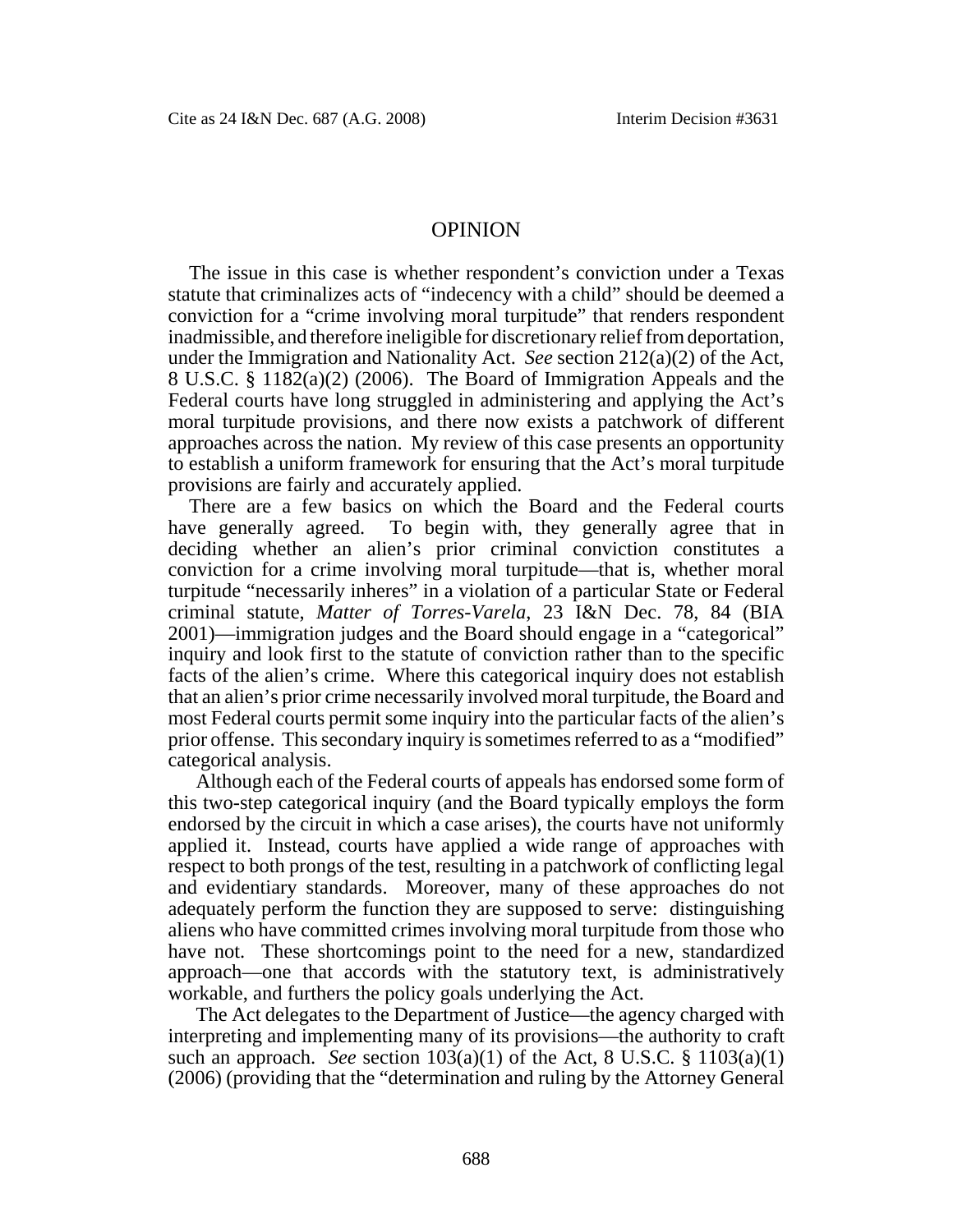with respect to all questions of law shall be controlling"); *National Cable & Telecomms. Ass'n v. Brand X Internet Servs.*, 545 U.S. 967, 982 (2005) ("*Chevron*'s premise is that it is for the agencies, not courts, to fill statutory gaps."). Accordingly, this opinion establishes an administrative framework for determining whether an alien has been convicted of a crime involving moral turpitude.<sup>1</sup> First, in evaluating whether an alien's prior offense is one that categorically involves moral turpitude, immigration judges must determine

 $<sup>1</sup>$  As discussed below, the Act refers to "crimes involving moral turpitude" in two separate</sup> provisions, *see* section  $212(a)(2)(A)(i)(I)$ ; section  $237(a)(2)(A)(i)(I)$ -(II) of the Act, 8 U.S.C.  $\S 1227(a)(2)(A)(i)(I)$ -(II) (2006), but the statute does not define the term. The absence of a statutory definition dates back to 1891, when the term first appeared in the immigration context, *see* Act of March 3, 1891, 26 Stat. 1084, Ch. 551, and courts and the Department have long agreed that this omission reflects Congress's decision to commit the definition of the term to "administrative and judicial interpretation." *Cabral v. INS*, 15 F.3d 193, 195 (1st Cir. 1994); *see also, e.g.*, *Ali v. Mukasey*, 521 F.3d 737, 739 (7th Cir. 2008); 23 A.L.R. Fed. 480, § 9(e) (2008 Supp.) (collecting authorities).

Although the Board has long filled this statutory gap by defining and applying the term "crime involving moral turpitude" in deciding immigration cases, some courts have recently stated that the Board's approach has been neither specific enough nor tailored enough to "policies embodied in the immigration statutes" to merit *Chevron* deference. *E.g.*, *Wei Cong Mei v. Ashcroft*, 393 F.3d 737, 740 (7th Cir. 2005). I believe the definition in existing Board precedent merits judicial deference under controlling Supreme Court decisions. *See, e.g.*, *Brand X*, 545 U.S. at 982. That said, this opinion rearticulates the Department's definition of the term in a manner that responds specifically to the judicial criticism. As detailed in Part III and footnote 5 below, this opinion makes clear that, to qualify as a crime involving moral turpitude for purposes of the Act, a crime must involve both reprehensible conduct and some degree of scienter, whether specific intent, deliberateness, willfulness, or recklessness. This definition rearticulates with greater clarity the definition that the Board (and many courts) have in fact long applied. *See* Part III and n.5 *infra* (citing cases); *see also, e.g.*, *Jordan v. DeGeorge*, 341 U.S. 223, 228 n.13, 230 (1951) (discussing the historical use of the term "moral turpitude" as a proxy for a flawed character that rendered an individual unfit for immigration benefits and defending the Court's categorical characterization of fraud crimes as crimes involving moral turpitude by focusing on a litany of fraud offenses requiring proof of specific intent or at least "wilful" commission). The definition also faithfully implements the Act's distinction between crimes involving moral turpitude (which trigger specific immigration consequences) and criminal conduct generally (which the Government has a valid interest in punishing whether or not it qualifies as morally offensive or involves scienter) by more clearly articulating the subjective, or intent, element that has long characterized judicial and administrative recognition of crimes involving moral turpitude in the immigration context. Additionally, the definition in this opinion advances important aspects of immigration policy because it will provide aliens with clearer notice of which criminal convictions will trigger certain immigration consequences and will help ensure, both on its own terms and as a consequence of proper judicial deference, uniform application of the Act's moral turpitude provisions to similar cases no matter where they arise.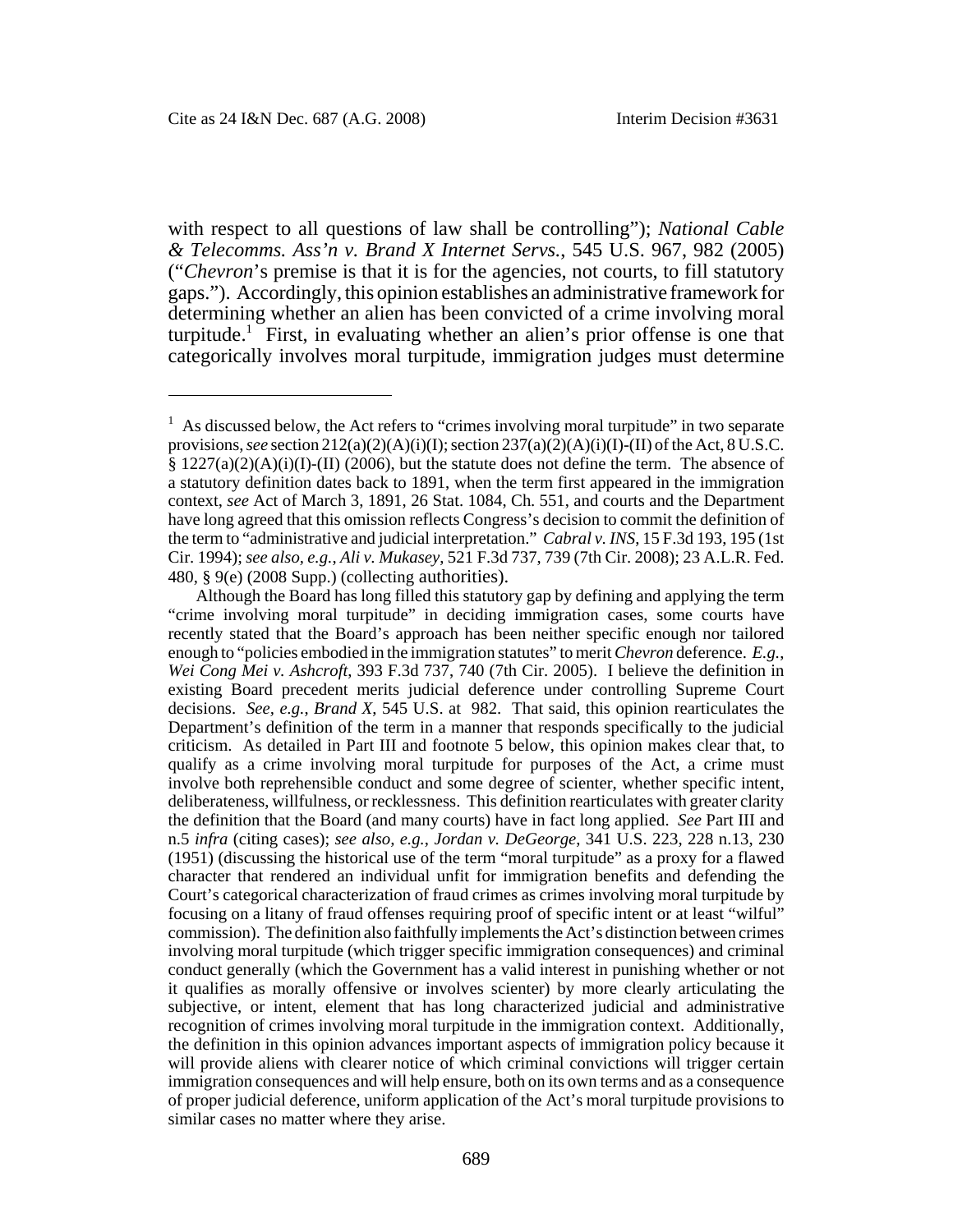whether there is a "realistic probability, not a theoretical possibility," that the State or Federal criminal statute pursuant to which the alien was convicted would be applied to reach conduct that does not involve moral turpitude. *Cf. Gonzales v. Duenas-Alvarez*, 549 U.S. 183, 193 (2007).

Second, where this categorical analysis does not resolve the moral turpitude inquiry in a particular case, an adjudicator should proceed with a "modified categorical" inquiry. In so doing, immigration judges should first examine whether the alien's record of conviction*—*including documents such as the indictment, the judgment of conviction, jury instructions, a signed guilty plea and the plea transcript—evidences a crime that in fact involved moral turpitude. When the record of conviction is inconclusive, judges may, to the extent they deem it necessary and appropriate, consider evidence beyond the formal record of conviction. The goal of this inquiry is to discern the nature of the underlying conviction where a mere examination of the statute itself does not yield the necessary information; it is not an occasion to relitigate facts or determinations made in the earlier criminal proceeding.

Because the Board did not have the benefit of this analysis when it issued the opinion below, I vacate the decision in this case and remand for further proceedings consistent with this opinion.

#### I.

Respondent is a native and citizen of Mexico who was admitted to the United States as a lawful permanent resident in 1962. On October 6, 2004, respondent entered a plea of no contest to the criminal offense of "indecency with a child" under Title 5, Section  $21.11(a)(1)$  of the Texas Penal Code, a second-degree felony punishable by a 2- to 20-year prison term. *Matter of Cristoval Silva-Trevino*, A13 014 303 at 1 (BIA Aug. 8, 2006) (hereinafter "Bd. Op."); *Matter of Cristoval Silva-Trevino*, A13 014 303 at 3 (Oral Dec. of Immig. Judge, Feb. 9, 2006) (hereinafter "IJ Dec."). Section 21.11(a)(1) makes it illegal for a person to engage in "sexual contact" with a child younger than 17 years old who is not the person's spouse, unless the person is "not more than three years older than the victim and of the opposite sex." Texas Penal Code  $\S 21.11(a)(1)$ , (b)(1) (2003). The statute defines "sexual contact" to mean "any touching by a person, including touching through clothing, of the anus, breast, or any part of the genitals of a child" or "any touching of any part of the body of a child, including touching through clothing, with the anus, breast, or any part of the genitals of a person," if "committed with the intent to arouse or gratify the sexual desire of any person." *Id.* § 21.11(c). The State court found that there was sufficient evidence to accept respondent's plea and further found that respondent committed the offense in question on April 13, 2002, when the respondent was approximately 64 years old. IJ Dec. at 3. The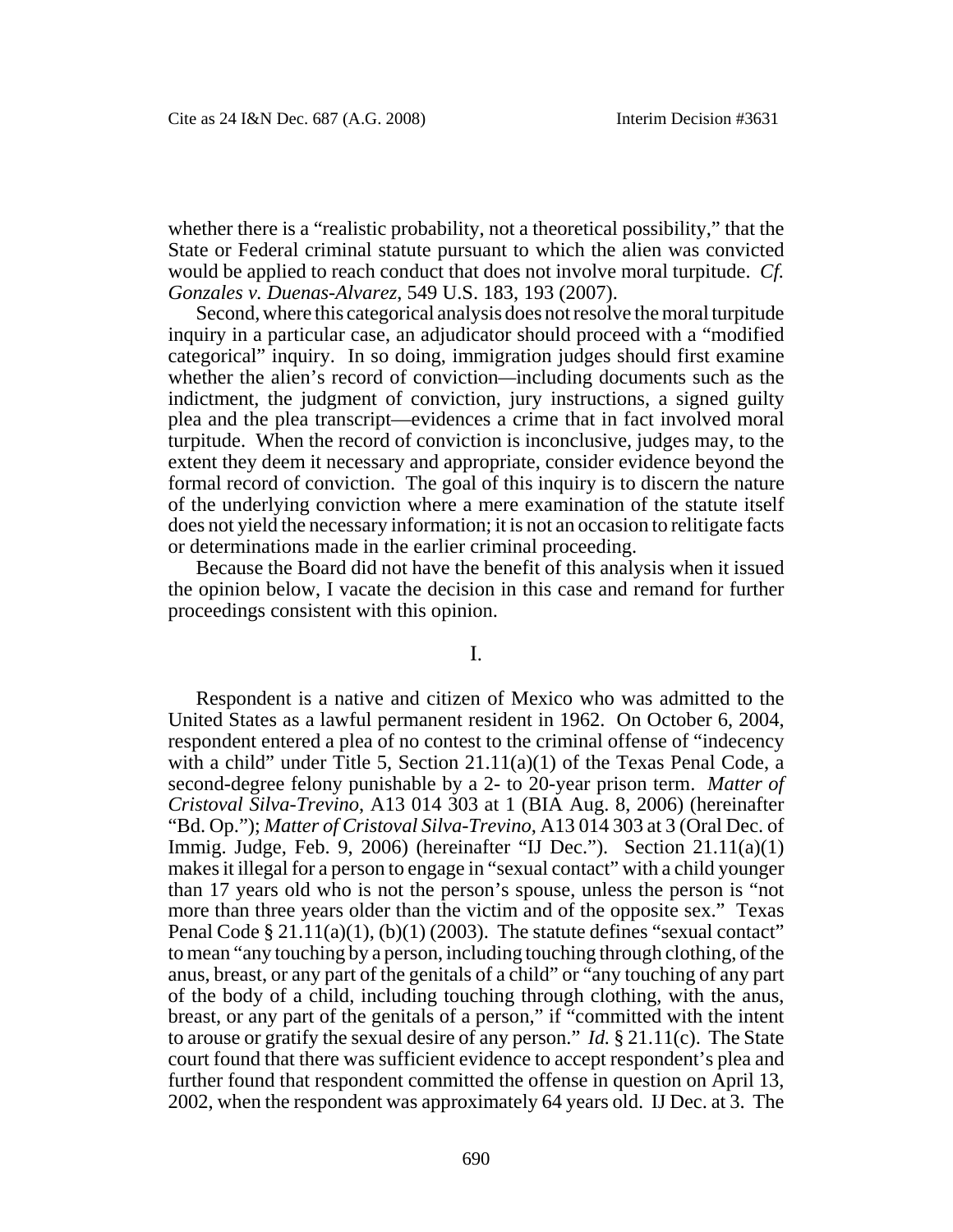court then deferred further proceedings, fined respondent \$250, placed him under community supervision for a period of 5 years, and ordered him to attend sex offender counseling sessions. *Id.* at 3-4.

In November 2005, the Department of Homeland Security initiated removal proceedings against respondent on the ground that he had been convicted of an "aggravated felony." Section  $237(a)(2)(A)(iii)$  of the Act, 8 U.S.C. § 1227(a)(2)(A)(iii) (2006). The Immigration Judge held, inter alia, that respondent's State conviction constituted a conviction for "sexual abuse of a minor"—an "aggravated felony" that renders an alien removable under section 101(a)(43)(A) of the Act, 8 U.S.C. § 1101(a)(43)(A) (2006). IJ Dec. at 5-6.

Respondent then requested discretionary relief from removal through adjustment of status to lawful permanent resident under section 245(a) of the Act, 8 U.S.C. § 1255(a) (2006). Respondent contended that his "aggravated felony" conviction did not bar adjustment of status because the conviction did not fall within one of the specific grounds for inadmissibility listed in section  $212(a)(2)$  of the Act, one of which is conviction of a crime involving moral turpitude. IJ Dec. at 9-12. Respondent argued that his State conviction should not be considered a conviction for a crime involving moral turpitude because (1) both the Board and the United States Court of Appeals for the Fifth Circuit focus on whether the entire category of offenses covered by a State criminal statute involves moral turpitude; and (2) the Texas statute under which he was convicted does not require "that a person have knowledge that the individual with whom the perpetrator has sexual contact is a child" and thus permits convictions in cases that do not involve moral turpitude where the defendant honestly and reasonably believed his sexual contact was with a consenting adult. *Id.* at 9.

The Immigration Judge rejected respondent's arguments, denied respondent's request for adjustment of status, and ordered him removed to Mexico. *Id.* at 12. The offenses covered by the Texas law, the Immigration Judge concluded, were "analogous to a statutory rape offense," an offense that many courts and the Board have categorically "held to be a crime involving moral turpitude" whether or not the conviction required that a defendant knew or should have known his victim's age. *Id.* at 9-10 (citing *Castle v. INS*, 541 F.2d 1064, 1066 (4th Cir. 1976); *Marciano v. INS*, 450 F.2d 1022 (8th Cir. 1971); *Matter of Torres-Varela*, 23 I&N Dec. 78, 84 (BIA 2001); *Matter of Imber*, 16 I&N Dec. 256, 258 (BIA 1977)). Because, in the Immigration Judge's view, respondent had been convicted of a crime involving moral turpitude, respondent was ineligible for adjustment of status.

On appeal to the Board, respondent conceded removability and challenged only the Immigration Judge's determination that he was ineligible for the discretionary relief of adjustment of status. In addressing this contention, the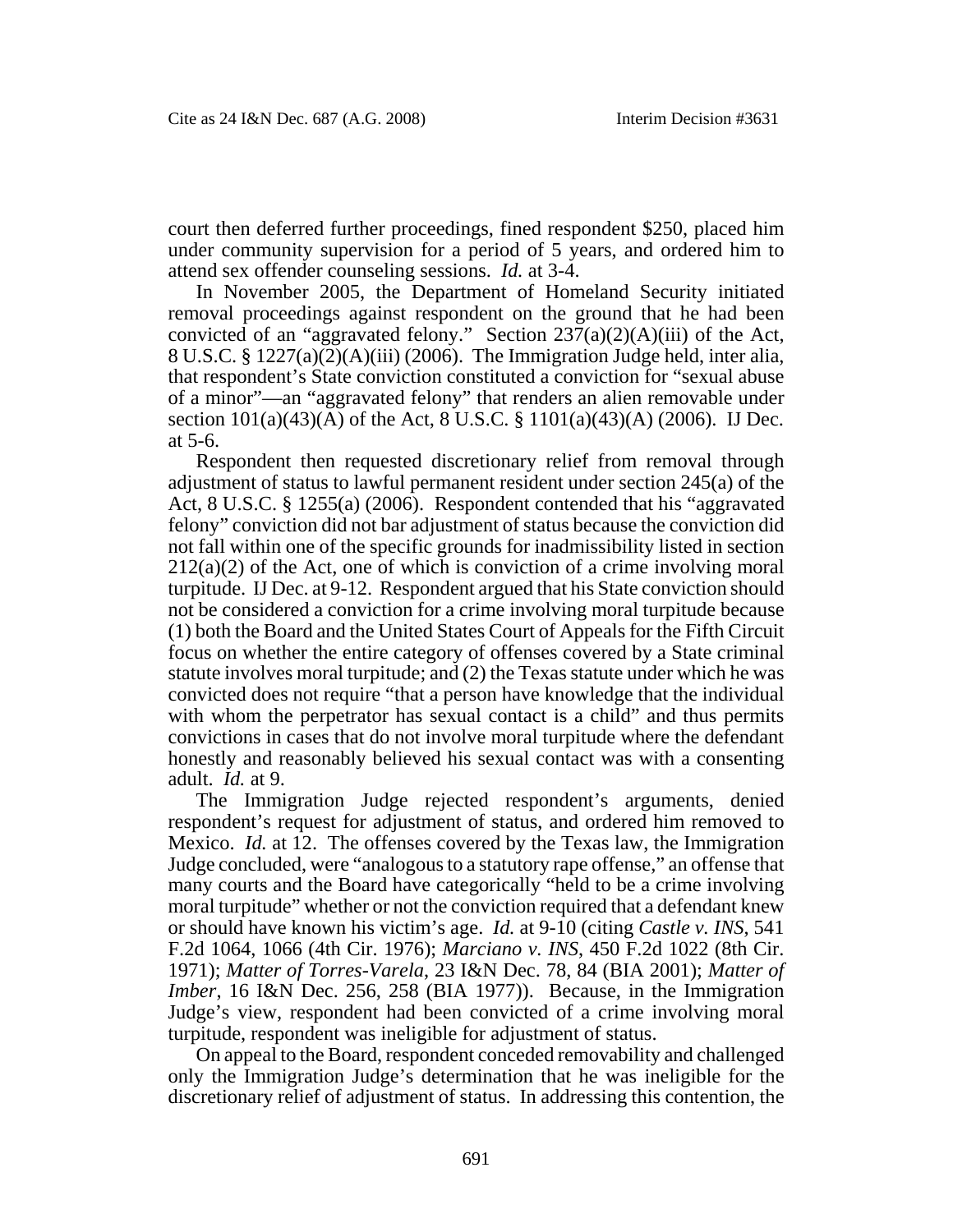Board agreed that the moral turpitude inquiry turns on the "statutory crime definition as interpreted by the state's courts, without regard to the particular circumstances surrounding the specific offender's violation." Bd. Op. at 3. Believing it was "constrained" by Fifth Circuit law to "consider the minimum circumstances possible for a conviction," *id.* at 3-4 (citing *Rodriguez-Castro v. Gonzales*, 427 F.3d 316, 320 (5th Cir. 2005)), the Board found that not every crime potentially "covered under  $\dots$  § 21.11(a)(1) involve[s] conduct so depr[a]ved as to warrant classifying the statute as a whole as one involving moral turpitude," *id.* at 4. The Board noted that Texas Penal Code § 21.11(a)(1) "presents a wide range of scenarios which could support a conviction," some of which "clearly involve reprehensible conduct which is contrary to the accepted rules of morality." Bd. Op. at 4. But it concluded:

In contrast to statutory rape, . . . which typically involves penetration or something similar, the sexual conduct encompassed by [Texas Penal Code]  $\S$  21.11(a)(1) potentially involves much less intrusive contact. For example, a defendant in Texas has been convicted under the statute for touching the chest/breast of a 10-year-old boy. *See Sullivan v. State*, 986 S.W. 2d 708 (Tex. Crim. App. 1999). This raises the possibility that a 20-year-old woman dancing suggestively with a youth just under the age of 17, who represents himself as older and can reasonably be believed to be such, could be liable under the statute if she acted on a desire to arouse herself or a spectator. This is so even if she touched the victim through his clothing. This does not strike us as the type of behavior which would be classified as involving moral turpitude under the Act.

Bd. Op. at 3-4 (footnote omitted). Based on this analysis, the Board held that respondent's conviction, whatever its actual facts, should *not* be considered a conviction for a crime involving moral turpitude because section 21.11(a)(1) of the Texas Penal Code criminalizes at least some conduct that does not involve moral turpitude. Bd. Op. at 3-4. Thus, having reversed the Immigration Judge's moral turpitude determination, the Board remanded for consideration of respondent's claim for discretionary adjustment of status.

## II.

### A**.**

This opinion begins, as it must, with the statutory text. *See, e.g.*, *Duncan v*. *Walker*, 533 U.S. 167, 172 (2001). The Act refers to "moral turpitude" in two separate provisions. Section  $212(a)(2)(A)(i)(I)$ , one of the provisions at issue here, provides that "any alien convicted of, or who admits having committed, or who admits committing acts which constitute the essential elements of . . . a crime involving moral turpitude (other than a purely political offense) or an attempt or conspiracy to commit such a crime" is inadmissible.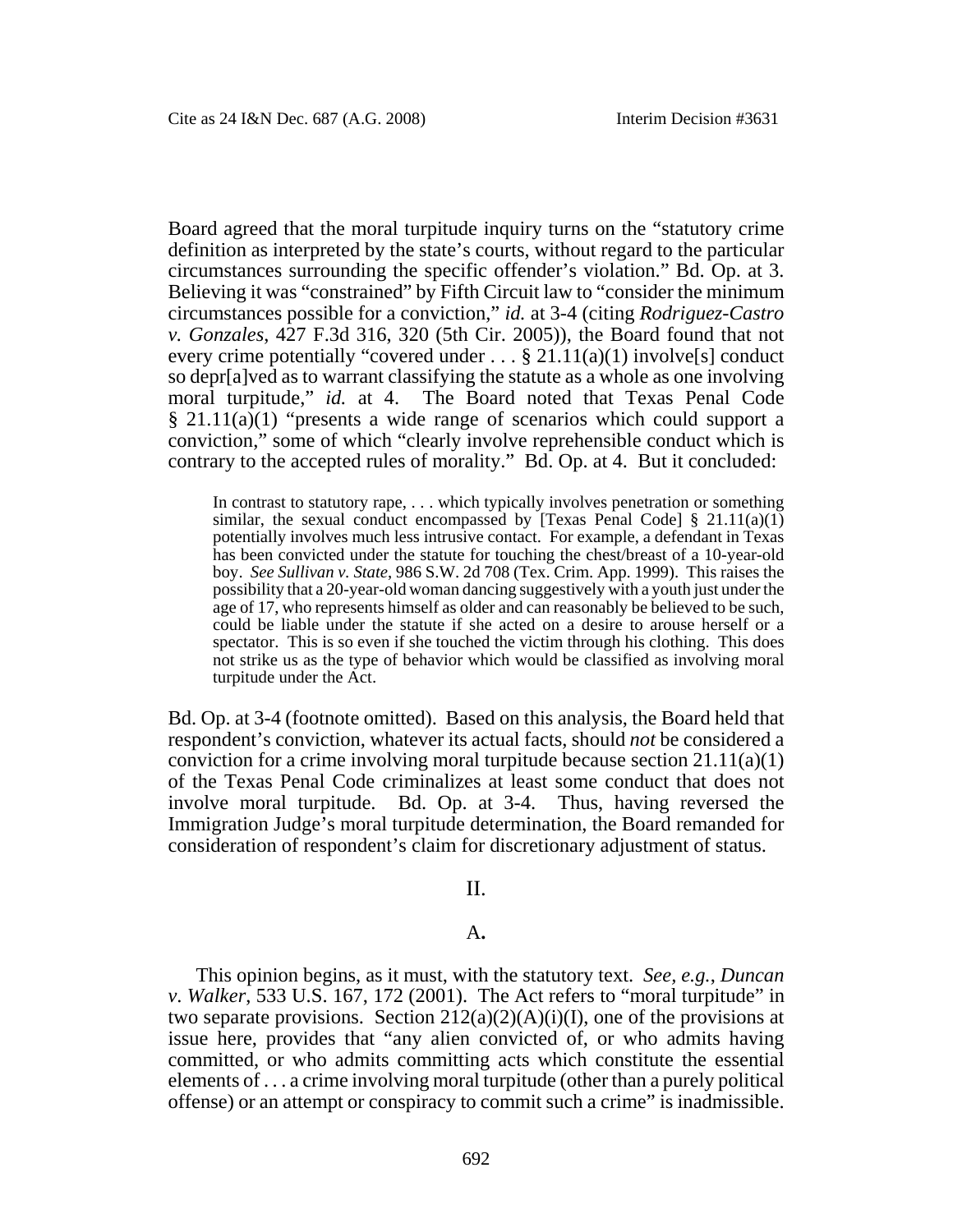Section 245(a), in turn, provides that an inadmissible alien is ineligible for discretionary adjustment of status. Section  $237(a)(2)(A)(i)$  of the Act separately provides that "[a]ny alien who . . . is convicted of a crime involving moral turpitude committed within five years . . . after the date of admission, and . . . for which a sentence of one year or longer may be imposed" is deportable.

The statute does not define the term "crime involving moral turpitude." *See supra* note 1. It is also silent on the precise method that immigration judges and courts should use to determine if a prior conviction is for a crime involving moral turpitude. To the extent it suggests a method, the text actually cuts in different directions. Some statutory language—for example, use of the phrase "convicted of" rather than "committed"—suggests that the relevant inquiry should be categorical and focus on whether moral turpitude inheres in the statutory elements required for conviction rather than in the particularized facts of the alien's crime. Section  $212(a)(2)(A)(i)(I)$  of the Act; *cf. Sandoval-Lua v. Gonzales*, 499 F.3d 1121, 1130 n.9 (9th Cir. 2007) (making a similar point about the aggravated felony bar in the context of cancellation of removal). Other language—for example, use of the word "involving" and the reference in section  $212(a)(2)(A)(i)(I)$  to aliens who admit "committing" certain "acts"—seems to call for, or at least allow, inquiry into the particularized facts of the crime. *See Marciano*, 450 F.2d at 1028 (Eisele, J., dissenting) ("[Congress] said that deportation was the consequence when the crime involved moral turpitude, and I can only assume that it meant when moral turpitude *was in fact involved*." (emphasis added)).

Faced with this ambiguity, the Board and the Federal courts have long taken the view that judges should begin by engaging in some sort of "categorical" inquiry to determine whether moral turpitude "necessarily inheres" in a conviction under a particular State or Federal criminal statute. *Matter of Torres-Varela*, *supra*, at 84. To date, however, the Department has not adopted a preferred methodology for conducting that categorical inquiry, and the Board has chosen instead to make such determinations in accordance with the law of the circuit in which an alien's case arises. *See, e.g.*, Bd. Op. at 4.

The absence of an authoritative administrative methodology for resolving moral turpitude inquiries has resulted in different approaches across the country. The Third and Fifth Circuits, for example, have held that convictions under a criminal statute may categorically be considered crimes involving moral turpitude only if an examination of the statute reveals that even the most minimal conduct that could hypothetically permit a conviction necessarily would involve moral turpitude. *See, e.g.*, *Amouzadeh v. Winfrey*, 467 F.3d 451, 455 (5th Cir. 2006) (analyzing the "minimum criminal conduct necessary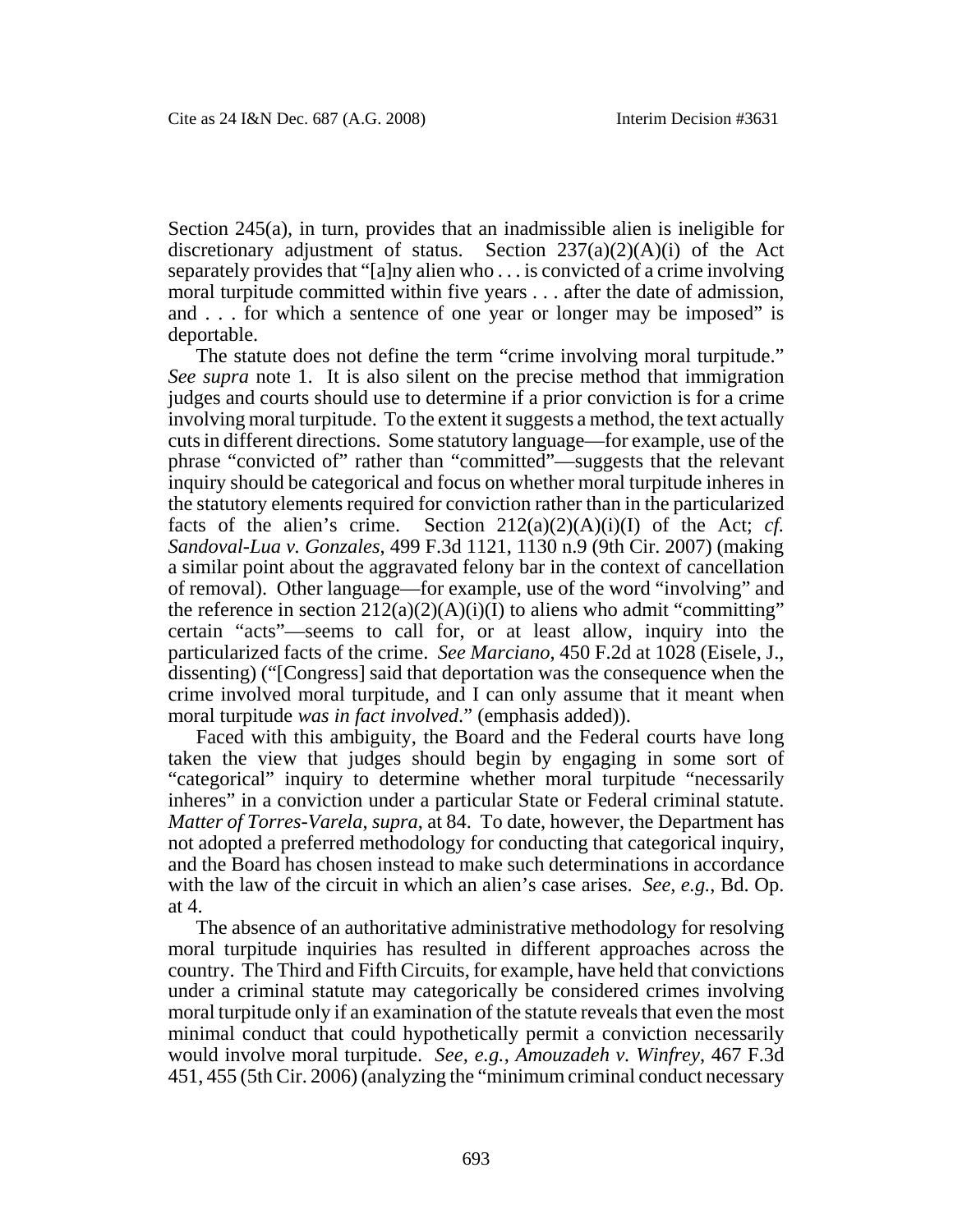to sustain a conviction under the statute"); *Partyka v. Att'y Gen.*, 417 F.3d 408, 411 (3d Cir. 2005) (considering whether the "least culpable conduct" covered by the criminal statute in issue would necessarily involve moral turpitude); *see also, e.g.*, *Quintero-Salazar v. Keisler*, 506 F.3d 688, 692 (9th Cir. 2007) (analyzing "whether the full range of conduct encompassed by the statute" involves moral turpitude). The First and Eighth Circuits, by contrast, have considered the "general nature" of the crime and its classification in "common usage." *See, e.g.*, *Marciano*, 450 F.2d at 1025; *Pino v. Nicolls*, 215 F.2d 237, 245 (1st Cir. 1954), *rev'd on other grounds sub nom. Pino v. Landon*, 349 U.S. 901 (1955). Most recently, the Ninth Circuit has suggested that the test should be whether moral turpitude necessarily inheres in all cases that have a "realistic probability" of being prosecuted. *See, e.g.*, *Nicanor-Romero v. Mukasey*, 523 F.3d 992, 1004-05 (9th Cir. 2008).

Moreover, even in circuits that agree that moral turpitude cases should begin with a categorical inquiry, confusion remains about what, if anything, may follow such an inquiry where categorical analysis does not resolve the question. Some courts allow for further inquiry in a second step; some do not. The circumstances under which courts that permit a second-stage inquiry will allow that inquiry to proceed, and the facts they will consider in such an inquiry, also vary widely. For example, some courts have refused to allow an immigration judge to inquire at all into the specific facts of a case. *See, e.g.*, *Rodriguez-Castro v. Gonzales*, 427 F.3d 316, 320-21 (5th Cir. 2005); *Rodriquez-Herrera v. INS*, 52 F.3d 238 (9th Cir. 1995). Others have looked to the record of conviction for the alien's prior offense—but not beyond that record—in all cases where the criminal statute at issue "prohibits conduct that may not necessarily involve moral turpitude." *Nicanor-Romero*, 523 F.3d at 1007. And still others have considered the record of conviction only if the statute of conviction is "divisible" into multiple subsections. *Amouzadeh*, 467 F.3d at 455. Most recently, the Seventh Circuit rejected any evidentiary limitation, concluding that the Department may in its discretion consider all relevant evidence bearing on the particular facts of an alien's prior criminal conviction. *See Ali v. Mukasey*, 521 F.3d 737, 742-43 (7th Cir. 2008).

The resulting patchwork is problematic. As the Board and the courts have observed, because our immigration laws "often affect individuals in the most fundamental ways," those laws "to the greatest extent possible . . . should be applied in a uniform manner nationwide." *Matter of Cerna*, 20 I&N Dec. 399, 408 (BIA 1991); *see also Rosendo-Ramirez v. INS*, 32 F.3d 1085, 1091 (7th Cir. 1994) ("National uniformity in the immigration and naturalization laws is paramount: rarely is the vision of a unitary nation so pronounced as in the laws that determine who may cross our national borders and who may become a citizen."). Yet under the existing arrangement, aliens who commit identical offenses may be treated differently with respect to eligibility for admissibility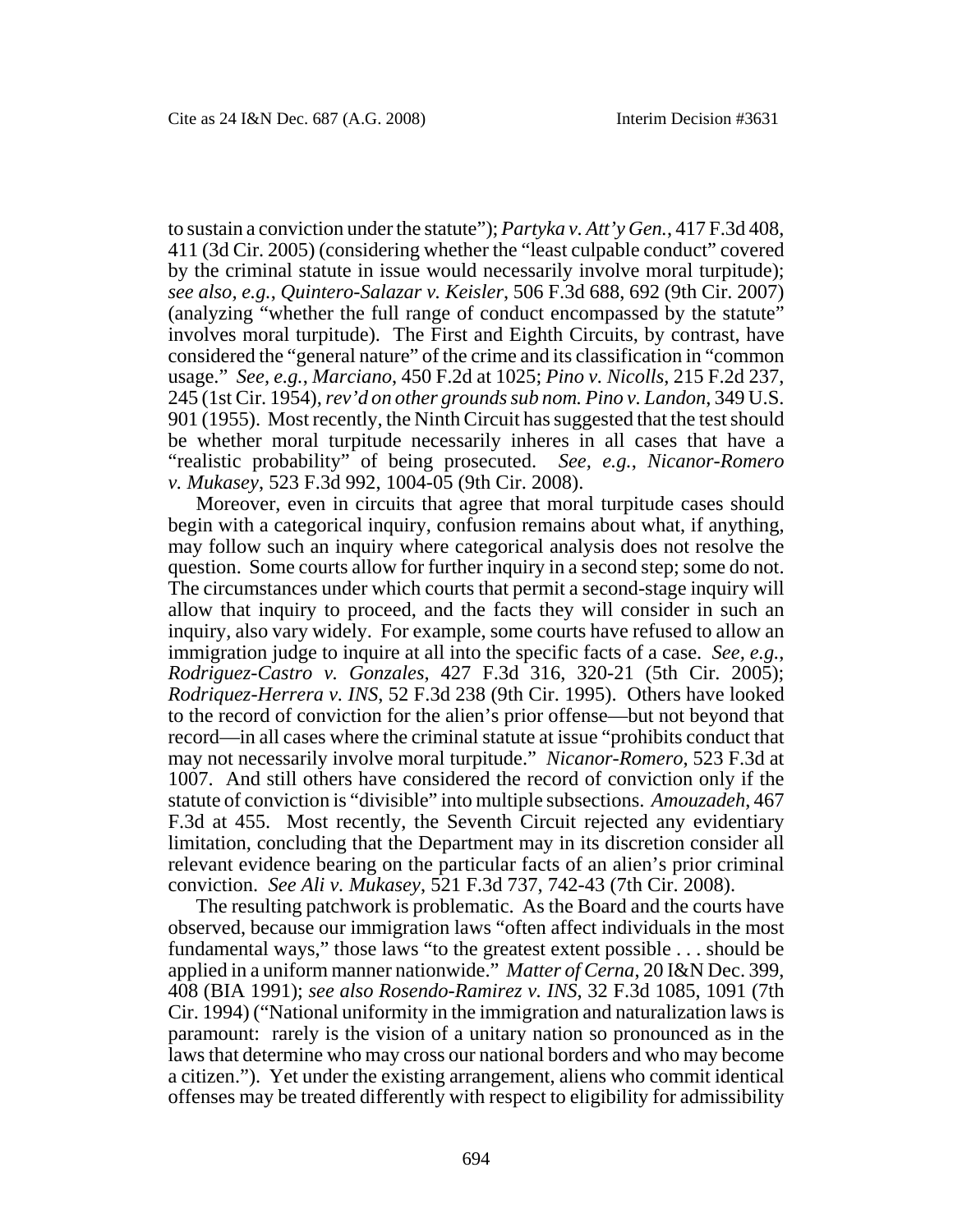and adjustment of status. An alien who resides in one circuit might be eligible for adjustment of status even though he committed the same crime as an alien who lives in a different circuit and is ineligible for such relief. Such significant determinations should not be "tied to the mere happenstance of where [an alien's] case[] arise[s] geographically." *Matter of Cerna*, *supra*, at 408; *see also Ferreira v. Ashcroft*, 382 F.3d 1045, 1050 (9th Cir. 2004) (emphasizing the importance of "national uniformity of federal law"); *The Federalist* No. 32, at 199 (Alexander Hamilton) (Clinton Rossiter ed., 1961) (the power over naturalization must "necessarily be exclusive; because if each State had power to prescribe a Distinct Rule, there could not be a Uniform Rule").

Moreover, even on their own terms, many of the circuits' approaches are poorly designed to distinguish crimes that involve moral turpitude from those that do not. For example, a categorical moral turpitude analysis that turns on whether moral turpitude inheres in the hypothetical "minimum conduct" that could result in conviction under a particular criminal statute is likely to result in under-inclusive application of the Act's moral turpitude provisions. Such an analysis would require a judge to refrain from applying those provisions with respect to criminal offenses that *do* involve moral turpitude if the judge simply hypothesizes some theoretical situation in which the statute *might* be applied to conduct that does not involve moral turpitude. *See, e.g.*, *Marciano*, 450 F.2d at 1027 (Eisele, J., dissenting) ("I cannot believe that Congress intended for [persons who have actually committed crimes involving moral turpitude] to be allowed to remain simply because there might have been no moral turpitude in the commission by other individuals (real or hypothetical) of crimes described by the wording of the same statute under an identical indictment."). By contrast, an approach that applies the Act's moral turpitude provisions to all convictions under a particular criminal statute if moral turpitude inheres in the "usual" or "common" case is likely to be over-inclusive, because it would allow judges to apply the moral turpitude provisions to aliens whose crimes did not in fact "involve moral turpitude." *See, e.g.*, *id.* at 1028 ("The statute says deportation shall follow when the crime committed involves moral turpitude, not when that type of crime 'commonly' or 'usually' does.").

These conditions call for a reexamination of the current, fractured approach judges have applied in reviewing moral turpitude determinations, and for implementation of a uniform approach. Although to date the Department generally has deferred to the relevant circuit court in deciding which approach to use in a given case, providing a consistent, authoritative, nationwide method for interpreting and applying ambiguous provisions of the immigration laws, such as those involved here, is one of the Department's key duties. *See, e.g.*, section 103(a)(1) of the Act (a "determination and ruling by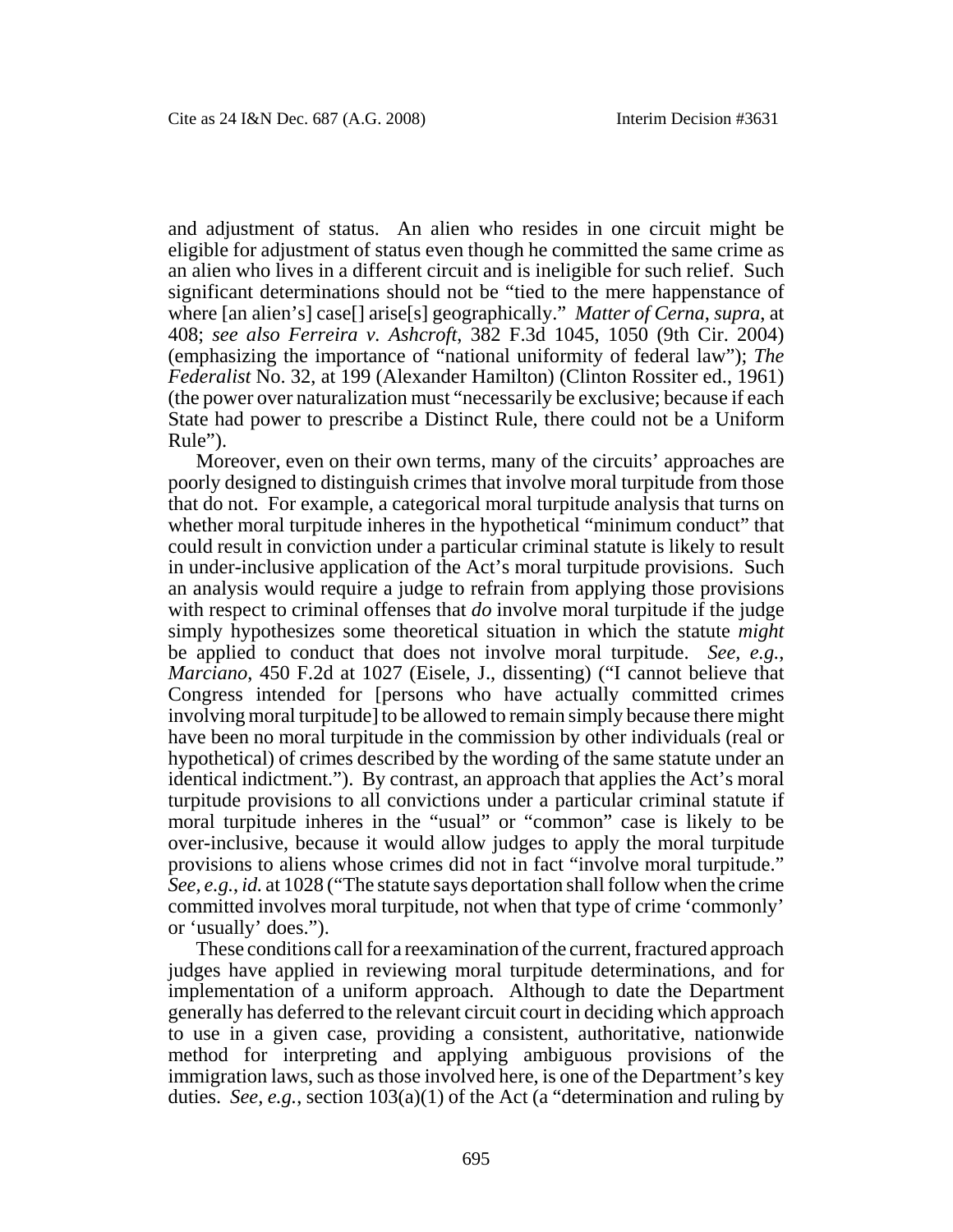the Attorney General with respect to all questions of law shall be controlling"); 8 C.F.R. § 1003.1(d)(1) (2008) ("[T]he Board, through precedent decisions, shall provide clear and uniform guidance to [the Department of Homeland Security], the immigration judges, and the general public on the proper interpretation and administration of the Act and its implementing regulations."); *INS v. Aguirre-Aguirre*, 526 U.S. 415, 425 (1999) ("[W]e have recognized that judicial deference to the Executive Branch is especially appropriate in the immigration context where officials 'exercise especially sensitive political functions that implicate questions of foreign relations.'" (quoting *INS v. Abudu*, 485 U.S. 94, 110 (1988))); *Jian Hui Shao v. BIA*, 465 F.3d 497, 502 (2d Cir. 2006) (noting that "only a precedential decision by the [Board]—or the Supreme Court of the United States—can ensure the uniformity that seems to us especially desirable in [asylum] cases such as these").

Moreover, the Supreme Court has made clear that administrative agencies are not bound by prior judicial interpretations of ambiguous statutory provisions, because there is "a 'presumption that Congress, when it left ambiguity in a statute meant for implementation by an agency, understood that the ambiguity would be resolved, first and foremost, by the agency, and desired the agency (rather than the courts) to possess whatever degree of discretion the ambiguity allows.'" *Brand X*, 545 U.S. at 982 (quoting *Smiley v. Citibank (South Dakota), N.A.*, 517 U.S. 735, 740-41 (1996); citing *Chevron, U.S.A., Inc. v. Natural Resources Defense Council, Inc.*, 467 U.S. 837 (1984)); *see Ali*, 521 F.3d at 742-43 (observing that where the Department has "fully developed its own position" regarding the method for determining whether a prior conviction constitutes a crime involving moral turpitude, that position is entitled to deference notwithstanding prior judicial precedent).

With these background principles in mind, I turn to the methodology adjudicators should use to determine whether a prior conviction constitutes a crime involving moral turpitude under the Act.

### B.

The Department and the Federal courts agree that, to determine whether a crime involves moral turpitude, immigration judges should first engage in a "categorical" inquiry and look to the statute of conviction rather than to the specific facts of an alien's crime. As noted, the courts of appeals have to date adopted three basic approaches: (1) the "minimum conduct" approach, which looks to whether moral turpitude inheres in the most minimal conduct that could hypothetically permit a conviction; (2) the "common case" approach, which looks to whether moral turpitude inheres in the "usual" case or in the general nature of a crime; and (3) the "realistic probability" approach, which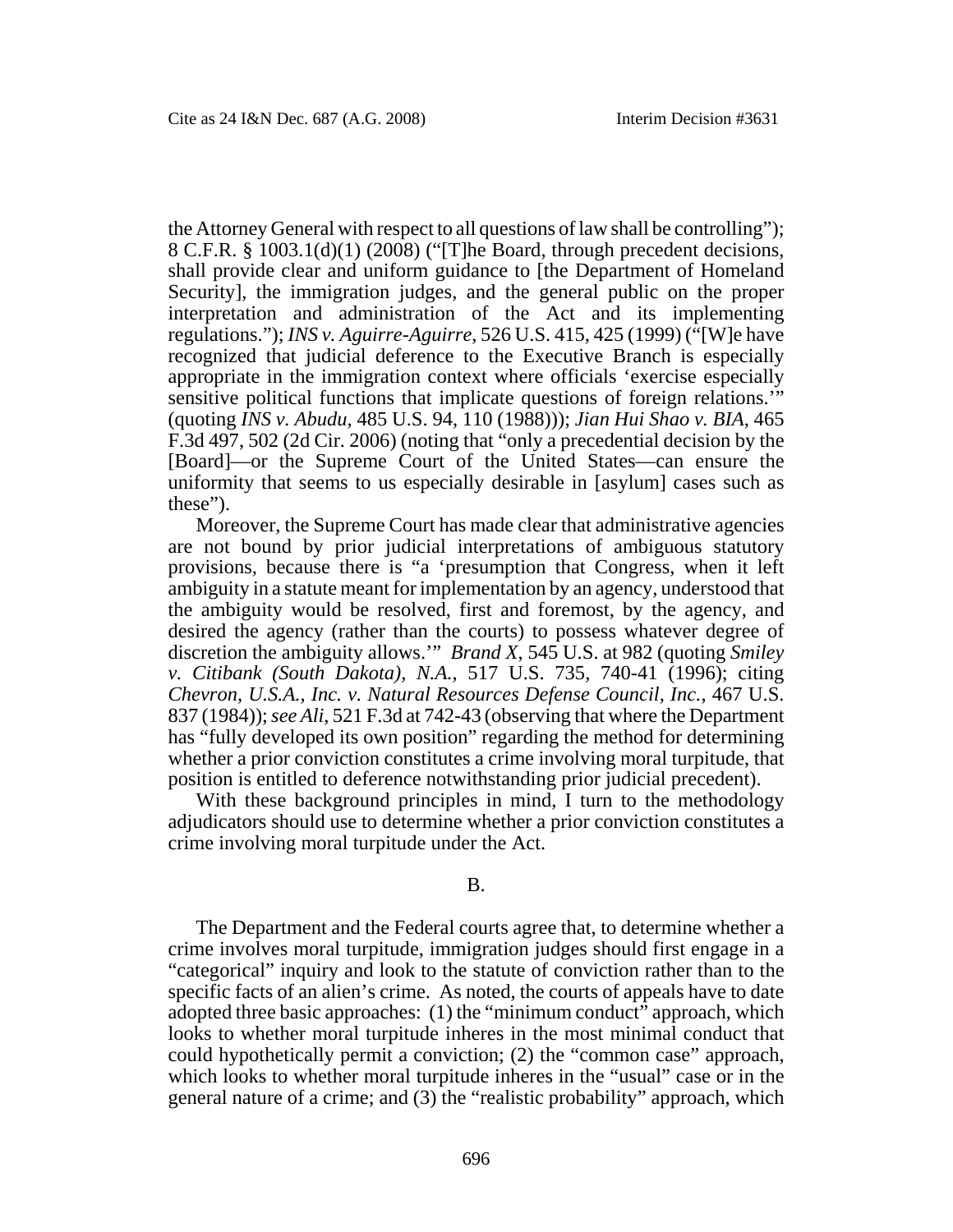asks whether moral turpitude necessarily inheres in all cases that have a realistic probability of being prosecuted.

As also noted, the "minimum conduct" and "common case" approaches, especially when combined with evidentiary limitations, can result in under- or over-inclusive application of the Act's moral turpitude provisions. The "realistic probability" method mitigates these problems by taking a more refined approach to immigration inquiries. Specifically, it focuses the adjudicator on a criminal statute's actual scope and application and tailors the categorical moral turpitude inquiry by asking whether, at the time of an alien's removal proceeding, any actual (as opposed to hypothetical) case exists in which the relevant criminal statute was applied to conduct that did not involve moral turpitude. *Cf. Duenas-Alvarez*, 549 U.S. at 193. If the statute has not been so applied in any case (including the alien's own case), the adjudicator can reasonably conclude that all convictions under the statute may categorically be treated as ones involving moral turpitude. In such circumstances, the history of adjudication generally establishes no realistic probability that the statute, whatever its language may hypothetically allow, would actually be applied to acts that do not involve moral turpitude. *See id.* By contrast, if the language of the criminal statute could encompass both conduct that involves moral turpitude and conduct that does not, *and* there is a case in which the relevant criminal statute has been applied to the latter category of conduct, the adjudicator cannot categorically treat all convictions under that statute as convictions for crimes that involve moral turpitude. *See id*. at 185-88, 193.

The Supreme Court recently adopted the "realistic probability" approach in *Duenas-Alvarez*, where the question was whether a conviction under a California theft statute constituted a "theft offense" within the meaning of section  $101(a)(43)(G)$  of the Act, rendering the alien removable under section 237(a). The alien contended that the theft crime did not necessarily constitute such an offense, because the California statute was broader in scope than the "theft offense" category covered by section  $101(a)(43)(G)$ . In support of that argument the alien cited several cases in which California courts had used expansive language in describing the statute. After parsing these cases, the Court rejected the alien's reliance on them:

[I]n our view, to find that a state statute creates a crime outside the generic definition of a listed crime in a federal statute requires more than the application of legal imagination to a state statute's language. It requires a realistic probability, not a theoretical possibility, that the State would apply its statute to conduct that falls outside the generic definition of a crime. To show that realistic possibility, an offender, of course, may show that the statute was so applied in his own case. But he must at least point to his own case or other cases in which the state courts in fact did apply the statute in the special (nongeneric) manner for which he argues.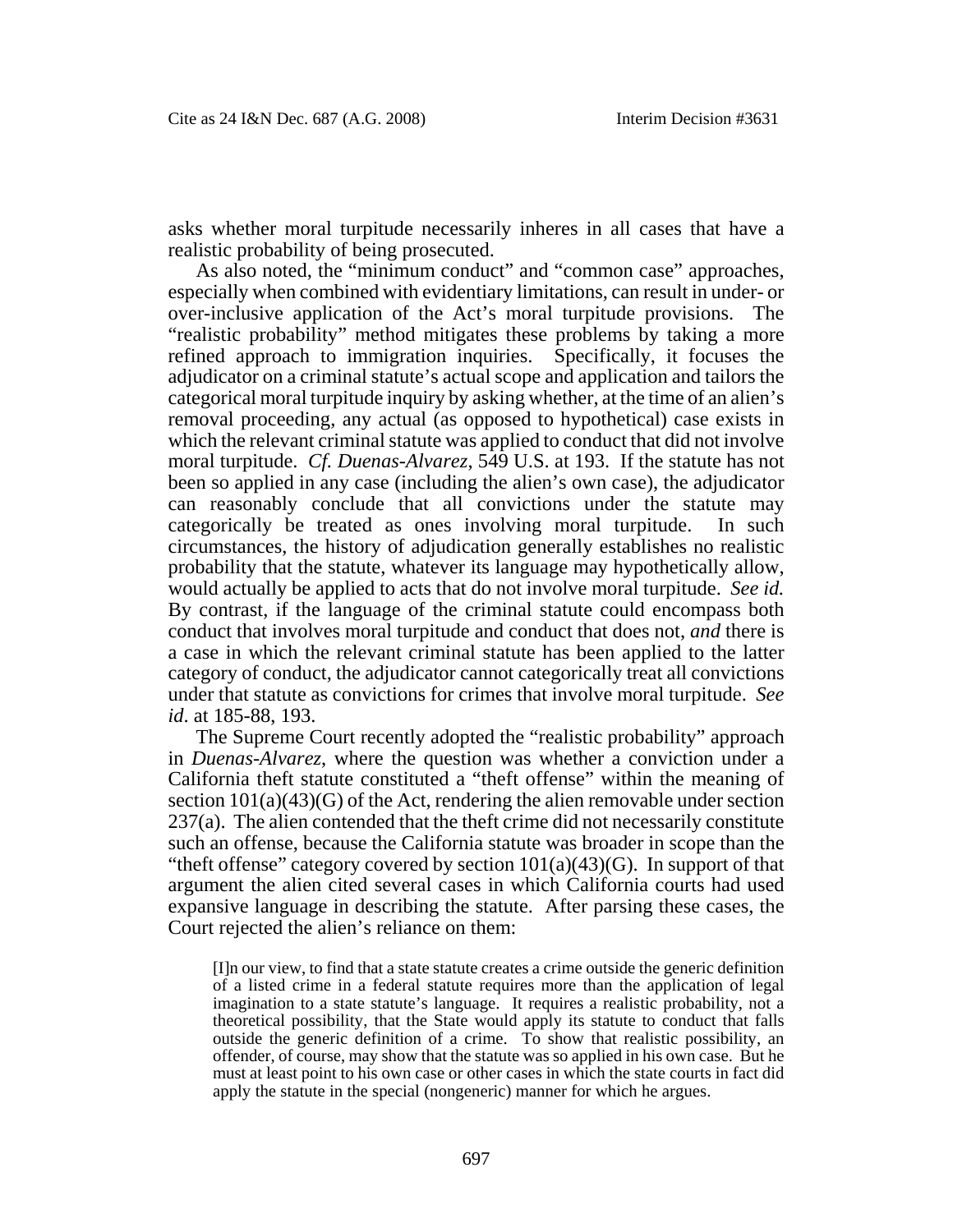*Duenas-Alvarez*, 549 U.S. at 193. The Court concluded that the alien had failed to show anything "special" about the California statute that would support its application outside the general scope of the relevant Federal crime, and thus found him removable. *Id*.

*Duenas-Alvarez* was not a moral turpitude case, and in any event its approach to categorical inquiries would not bind the Department here because moral turpitude determinations turn on the Department's application of ambiguous statutory text. *See Brand X*, 545 U.S. at 982. That said, the *Duenas-Alvarez* Court's adoption of the "realistic probability" approach is grounded in the realization that immigration penalties ought to be based on criminal laws as they are actually applied. *See, e.g.*, *Jordan v. DeGeorge*, 341 U.S. 223, 227 (1951) ("In deciding the case before the Court, we look to the manner in which the term 'moral turpitude' has been applied by judicial decision."). And the question in *Duenas-Alvarez*—whether a conviction under a particular State statute was within the scope of a general category of offenses for immigration purposes—is similar to the question presented here. I thus find the analysis in *Duenas-Alvarez* persuasive and conclude that, in evaluating whether an alien's prior offense is categorically one that involved moral turpitude, immigration judges should determine whether there is a "realistic probability, not a theoretical possibility," that a State or Federal criminal statute would be applied to reach conduct that does not involve moral turpitude. *Duenas-Alvarez*, 549 U.S. at 193.

Like *any* categorical approach, however, the realistic probability approach cannot assure proper resolution of all moral turpitude inquiries: It provides no answer where a statute encompasses both conduct that involves moral turpitude *and* conduct that does not (as evidenced by its application to the latter category in an actual case). Recognizing this weakness of a pure categorical approach, the Department and many courts have proceeded to a second stage, or "modified categorical," inquiry pursuant to which adjudicators consider whether the alien's record of conviction evidences a crime that in fact involved moral turpitude. *See, e.g.*, *Wala v. Mukasey*, 511 F.3d 102, 109 (2d Cir. 2007) (where an alien's statute of conviction "encompasses offenses that may or may not involve moral turpitude . . . . [we] proceed under the modified categorical approach to examine whether [the alien's] record of conviction necessarily admits facts establishing the elements of a [crime involving moral turpitude]").

I agree that adjudicators should engage in such a second-stage inquiry when necessary and conclude (as have many courts) that they should do so in every case where (because the criminal statute in issue has at some point been applied to conduct that did not involve moral turpitude) the categorical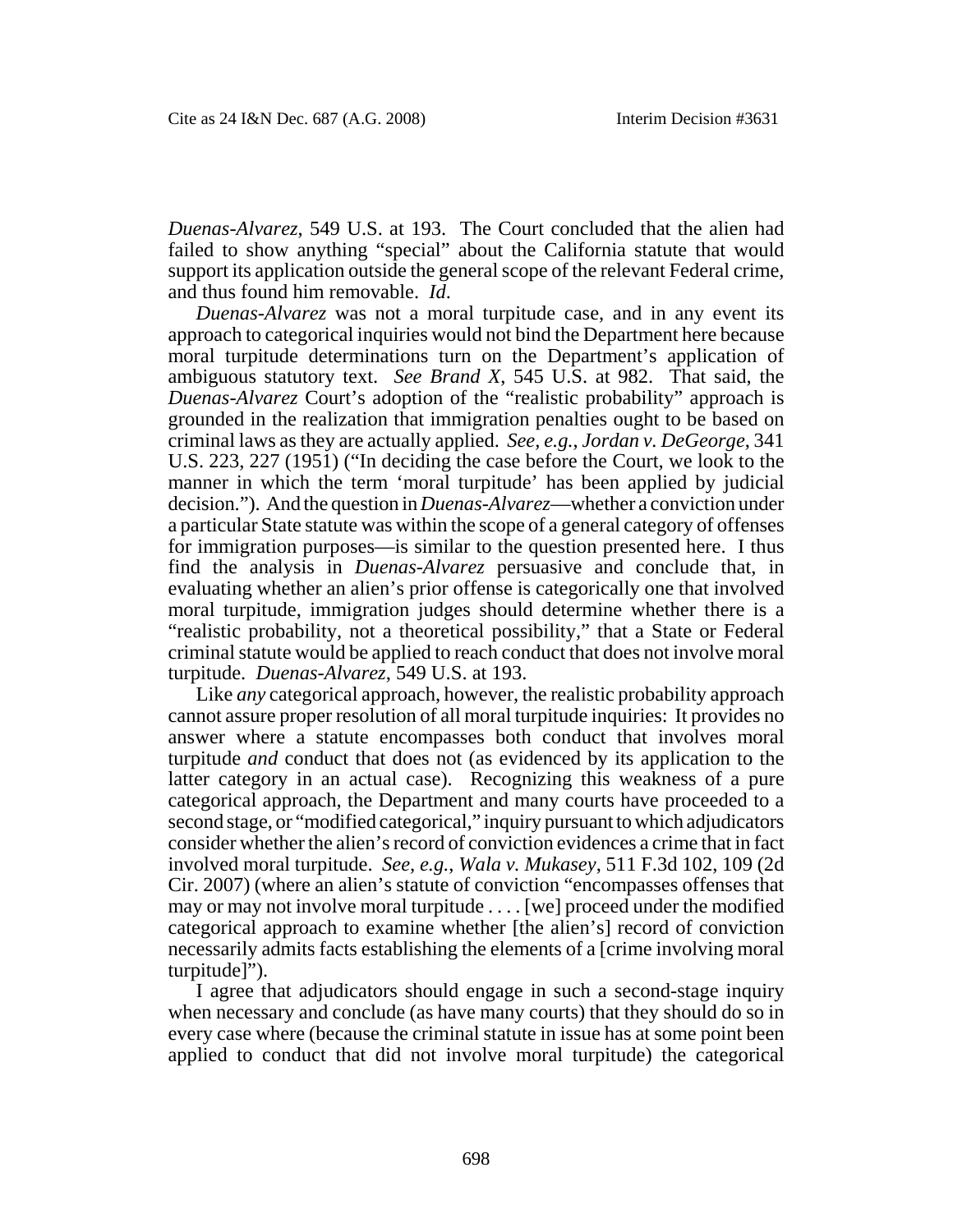analysis does not end the moral turpitude inquiry.<sup>2</sup> Most courts, however, have limited this second-stage inquiry to the alien's record of conviction, including documents such as the indictment, the judgment of conviction, jury instructions, a signed guilty plea, or the plea transcript. *See, e.g.*, *Nicanor-Romero*, 523 F.3d at 1007 ("We do not look beyond such documents . . . to determine what particular underlying facts might have supported [the prior] conviction.") (internal quotation marks and citations omitted). In my view, when the record of conviction fails to show whether the alien was convicted of a crime involving moral turpitude, immigration judges should be permitted to consider evidence beyond that record if doing so is necessary and appropriate to ensure proper application of the Act's moral turpitude provisions. I reach these conclusions for several reasons.

First, the documents generally considered part of the formal record of conviction typically focus only on the charging elements of a specific criminal offense. But moral turpitude is not an element of an offense. *See, e.g.*, *Ali*, 521 F.3d at 742. And although in many, if not most, cases (for example, cases in which proof of fraudulent intent is required for conviction), examination of the alien's record of conviction may establish that the alien was in fact convicted of a crime involving moral turpitude, there are other cases (such as the instant one) in which an examination of the formal record by itself does not yield an answer to the question. *See* Bd. Op. at 4 n.5 (noting that respondent's "record of conviction does not contain any information regarding the underlying conduct which gave rise to respondent's conviction"); *see also* Part III *infra*. To limit the information available to immigration judges in such cases means that they will be unable to determine whether an alien's crime actually "involv[ed]" moral turpitude. Section  $212(a)(2)(A)(i)(I)$  of the Act; *see, e.g.*, Bd. Op. at 4 n.5; *Nicanor-Romero*, 523 F.3d at 1007-08.

This restriction is hard to square with the text of the Act. *See, e.g.*, *Limtiaco v. Camacho*, 127 S. Ct. 1413, 1418 (2007). The relevant provisions contemplate a finding that the particular alien did or did not commit a crime involving moral turpitude before immigration penalties are or are not applied. Section  $212(a)(2)(A)(i)(I)$ , the inadmissibility provision at issue in this case, refers to "any alien convicted of, or who admits having committed, or who admits committing *acts* which constitute the essential elements of a crime involving moral turpitude." (Emphasis added.) Section 237's removability

<sup>&</sup>lt;sup>2</sup> If an immigration judge determines, based on application of the realistic probability approach, that a prior conviction is categorically a crime involving moral turpitude, there is no reason to proceed to a second stage. The same would be true if the immigration judge were able to determine at the first stage that a prior conviction categorically was *not* a crime involving moral turpitude—i.e*.*, if none of the circumstances in which there is a realistic probability of conviction involves moral turpitude.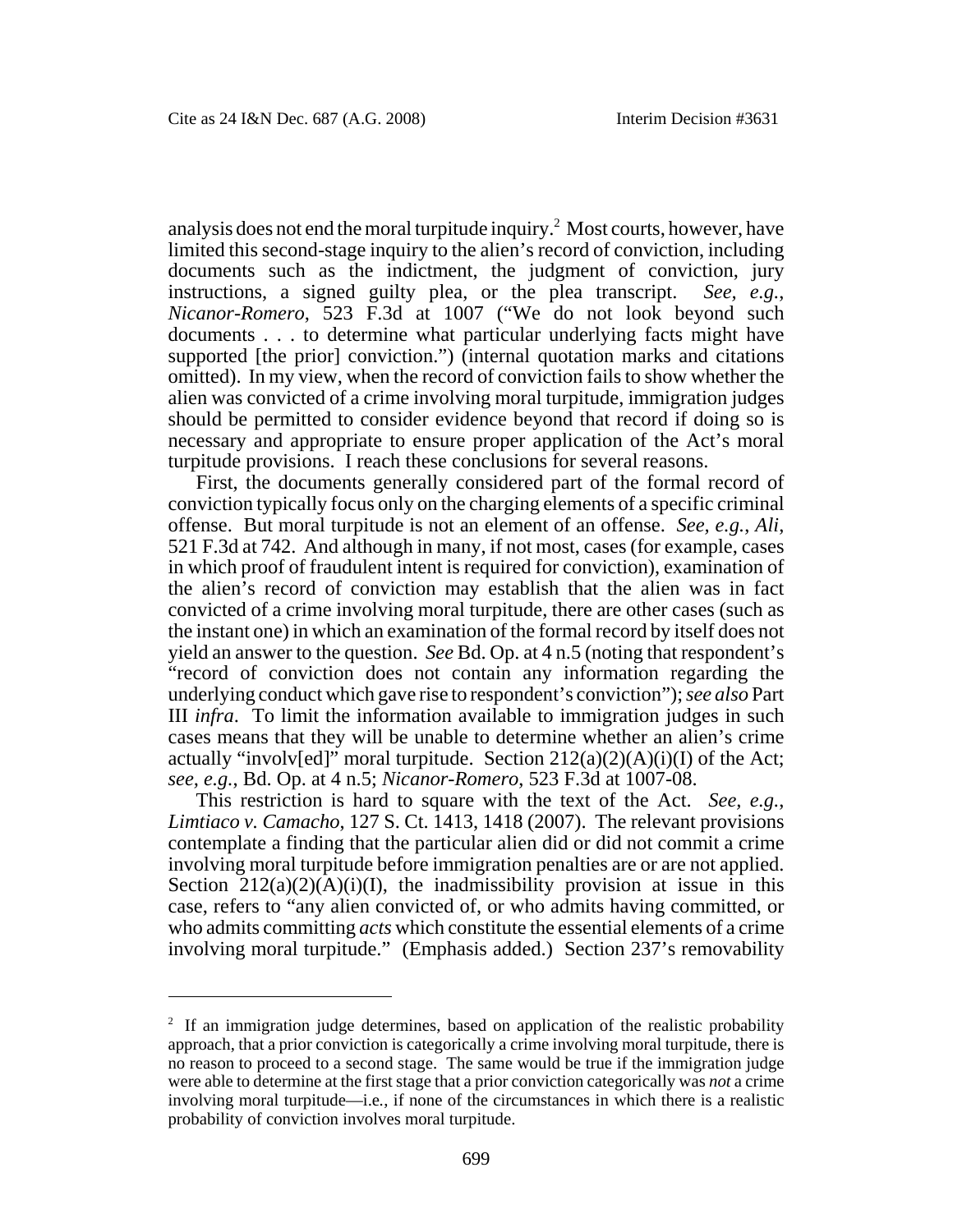provisions similarly pertain only to "[a]ny alien who is convicted of a crime involving moral turpitude" under certain enumerated circumstances, one of which relates to the alien's date of admission—a fact that would not typically be reflected in a criminal record of conviction. Sections  $237(a)(2)(A)(i)-(ii)$ of the Act. To impose evidentiary limitations with the result that immigration penalties under section 212(a) or section 237 apply to aliens whose crimes did *not* involve moral turpitude, or with the result that aliens whose crimes *did* involve moral turpitude escape those penalties, is in tension with the text of those sections.

Related provisions of the Act further support the conclusion that an individualized moral turpitude inquiry is warranted where a categorical analysis is not conclusive. *See King v. St. Vincent's Hosp*., 502 U.S. 215, 221 (1991) (stating that it is a "cardinal rule that a statute is to be read as a whole since the meaning of statutory language, plain or not, depends on context") (citation omitted). The Act's evidentiary provisions, for example, call for analysis of whether "the alien" in a particular proceeding is or is not subject to the Act's moral turpitude provisions. Section  $240(c)(2)-(3)$  of the Act, 8 U.S.C. § 1229a(c)(2)-(3) (2006). By their terms, these provisions indicate that the statute should be applied only to aliens who have themselves committed acts that trigger the provisions and their associated immigration consequences.

Because restricting administrative moral turpitude inquiries to an alien's formal record of conviction is not compelled by the Act—and indeed, appears to be in some tension with it—it is worth examining the grounds on which the Department and the courts have justified this restriction. There are two. First, courts have carried over to the immigration context the Supreme Court's holdings in *Taylor v*. *United States*, 495 U.S. 575 (1990), and *Shepard v*. *United States*, 544 U.S. 13 (2005), which limit a sentencing court's inquiry into the nature of prior convictions for purposes of recidivist enhancements in Federal criminal cases. *See Ali*, 521 F.3d at 743 (citing cases that "carry over to immigration proceedings an approach familiar to the federal judiciary from criminal prosecutions"). Second, courts have judged that further administrative inquiry would, even if allowed, impose on the Department an unacceptably "oppressive administrative burden of scrutinizing the specific conduct giving rise to criminal offenses." *Michel v. INS*, 206 F.3d 253, 264 (2d Cir. 2000) (citing *Matter of Pichardo*, 21 I&N Dec. 330, 335-36 (BIA 1996)). As the Seventh Circuit recently held in an opinion by Judge Easterbrook, however, neither of these grounds withstands close scrutiny. *See Ali*, 521 F.3d at 741-42.

To begin with, the rationale for the limits *Taylor* and *Shepard* impose on factual inquiries in criminal sentencing cases does not carry over to the immigration question at hand. As Judge Easterbrook explained, the Supreme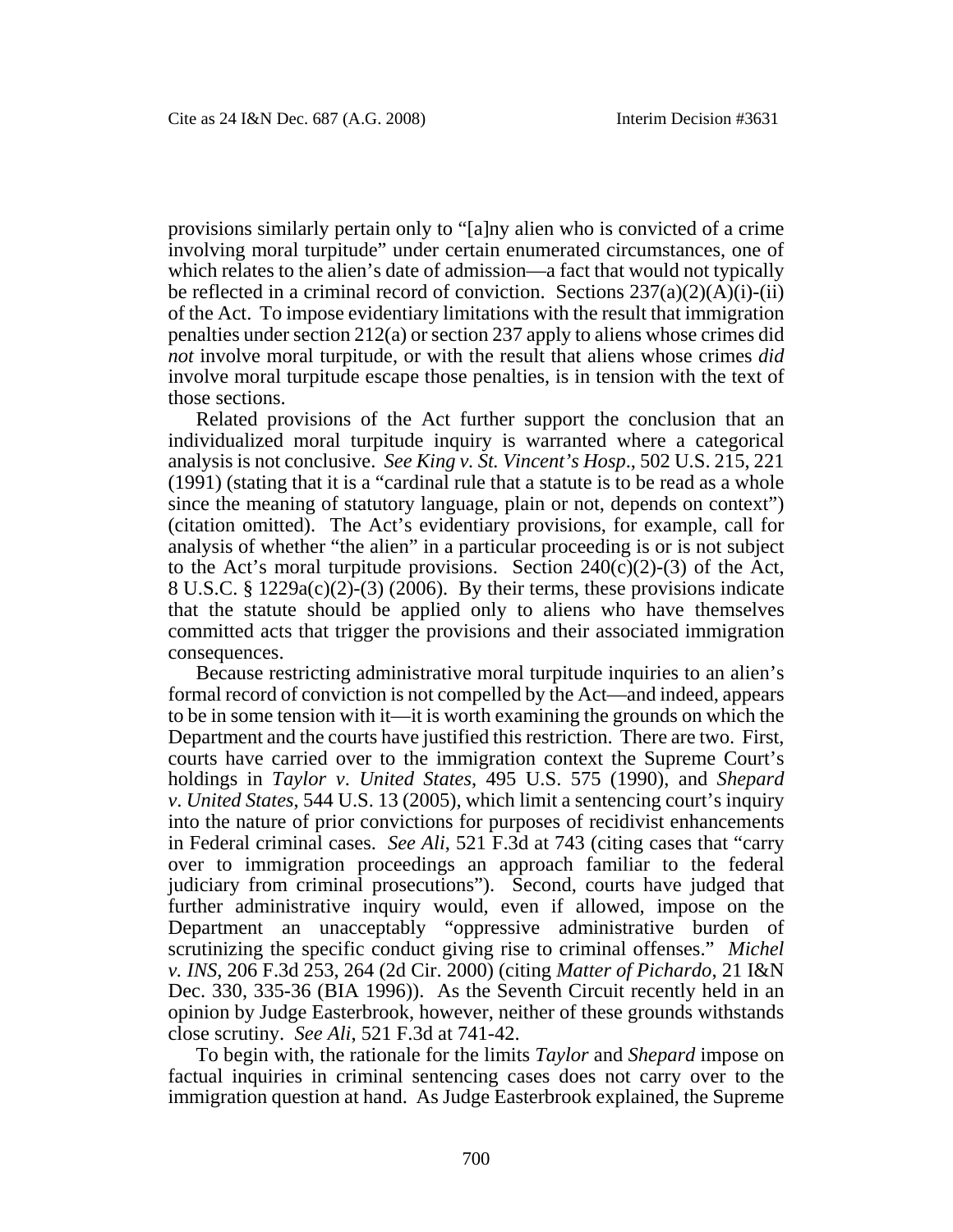Court gave "two principal reasons" for limiting inquiry into prior convictions in the sentencing context: "[I]n *Taylor* it stressed the benefits of simple application, so that sentencing not be burdened by a retrial of the original prosecution, and in *Shepard* it stressed the allocation of tasks between judge and jury under the Sixth Amendment." *Id.* at 741. But "[n]either of these reasons applies to immigration proceedings." *Id.* First, immigration proceedings "are not criminal prosecutions, so the Sixth Amendment . . . [does] not come into play." *Id.* (citations omitted). Second, "how much time the agency wants to devote to the resolution of particular issues is . . . a question for the agency itself rather than the judiciary." *Id.* (citations omitted).

Moreover, there is good reason *not* to apply *Taylor* and *Shepard* when assessing moral turpitude. Limiting inquiry to the record of conviction—and little else—makes some sense when a simple examination of the elements of a prior conviction usually will yield the necessary answer, as is true in the criminal sentencing cases governed by *Taylor* and *Shepard*. But limiting inquiry in that manner makes much less sense when the answer turns on factors beyond the elements of the prior crime. That is true here, because "moral turpitude" is not an element of any criminal offense. As Judge Easterbrook explained in *Ali*, "[t]he need to decide whether a crime is one of 'moral turpitude' does not have a parallel in criminal cases and may require some additional information, since the charging papers that led to the prior conviction are not framed with such classifications in mind (for 'moral turpitude' just isn't relevant to the criminal prosecution; it is not as if 'turpitude' were an element of an offense)." *Ali*, 521 F.3d at 741-42.

This conclusion is supported by a recent Board decision on a different but related issue. In *Matter of Babaisakov*, 24 I&N Dec. 306, 309-10 (BIA 2007), the Board held that an immigration judge may look beyond the record of conviction in determining whether an alien has committed a certain type of aggravated felony, namely, "an offense that involves fraud or deceit in which the loss to the victim or victims exceeds \$10,000." Section  $101(a)(43)(M)(i)$  of the Act. The Board justified this holding based on the fact that the statute "requires a separate finding as to loss that is *not* tied to the elements of any State or Federal criminal statute." *Matter of Babaisakov*, *supra*, at 309 (emphasis added). With respect to this "additional 'nonelement' factor of victim loss," the Board reasoned, the evidentiary limitations of *Taylor* and *Shepard* neither apply nor make sense. The evidence allowed by *Taylor* and *Shepard* "*may* serve as the best source of information for nonelement facts about a crime," the Board wrote, but "[n]o wooden rule . . . can answer that question in advance." *Id*. at 318 (emphasis added). Thus, the Board held that immigration judges are free, in cases involving the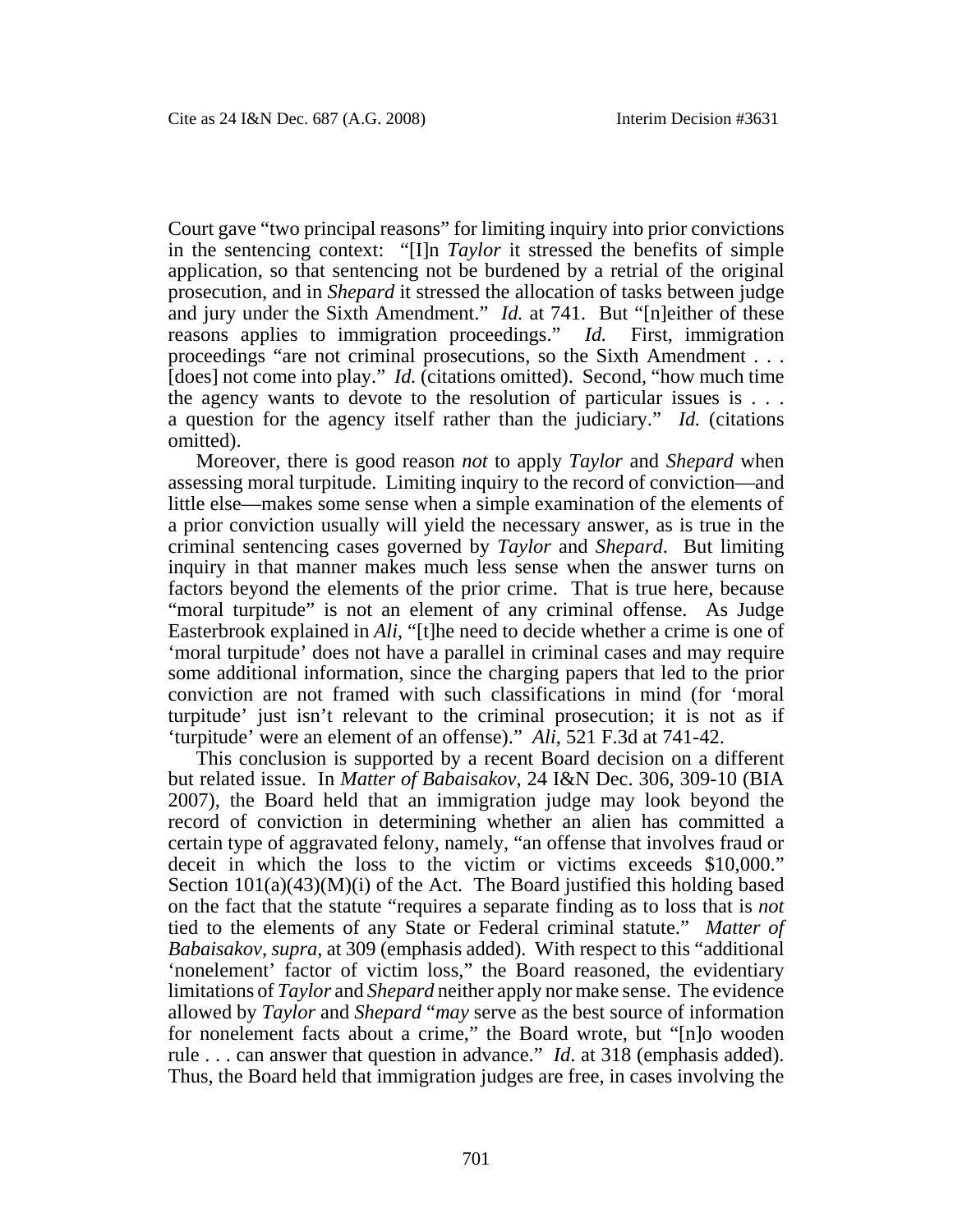loss provision, to "consider any evidence, otherwise admissible in removal proceedings, including witness testimony, bearing on the loss to the victim." *Id*. at 321.

*Babaisakov* involved the definition of an aggravated felony, not a determination of whether a prior crime is a crime involving moral turpitude, and as a result is not directly applicable. Nevertheless, I find the Board's analysis in that case persuasive and appropriate here as well: Like the determination of loss at issue in *Babaisakov*, "the moral-turpitude classification" at issue in this case "stands apart from the elements of the [prior criminal] offense." *Ali*, 521 F.3d at 743. Thus, for the foregoing reasons I conclude that the evidentiary limitations of *Taylor* and *Shepard* do not apply for purposes of making moral turpitude determinations. That leaves only the second justification for limiting inquiry in moral turpitude cases: that inquiry beyond the record of conviction would impose on the Department an unacceptably "oppressive administrative burden of scrutinizing the specific conduct giving rise to criminal offenses." *Michel*, 206 F.3d at 264. As Judge Easterbrook noted in *Ali*, however, how much time the Department wants to devote to these inquiries is "a question for the agency itself rather than the judiciary." 521 F.3d at 741.

I turn therefore to whether the administrative burdens associated with inquiries beyond the record of conviction should preclude such inquiries (as the Board and some courts have suggested) and conclude that those burdens should not for several reasons. First, although administrative efficiency is undeniably important, it is "secondary to the determination and enforcement of" statutory language and "obvious legislative intent." *Marciano*, 450 F.2d at 1029 (Eisele, J., dissenting). As noted, reading the Act's provisions to apply to aliens whose individual crimes did not actually involve moral turpitude—or failing to apply these provisions to aliens whose crimes actually did involve moral turpitude—is in tension with the statutory language. Allowing for inquiry beyond the record of conviction would result in more accurate determinations of who falls within the scope of the statute, and would better accord with the statute's demands for individualized adjudications. It would also produce more uniform results nationwide, because the answer to whether an alien's prior conviction was for a crime involving moral turpitude would be less likely to turn on the drafting of a particular criminal statute or a jurisdiction's record-keeping practices.

Moreover, I do not believe, as the Board has suggested, that limiting inquiry to the record of conviction is the "only" administratively workable solution to deciding moral turpitude cases that cannot be decided at the categorical stage, or that permitting inquiry beyond the record of conviction in such cases would provide "no clear stopping point" to complete relitigation of past crimes. *Matter of Pichardo*, *supra*, at 336. Immigration judges are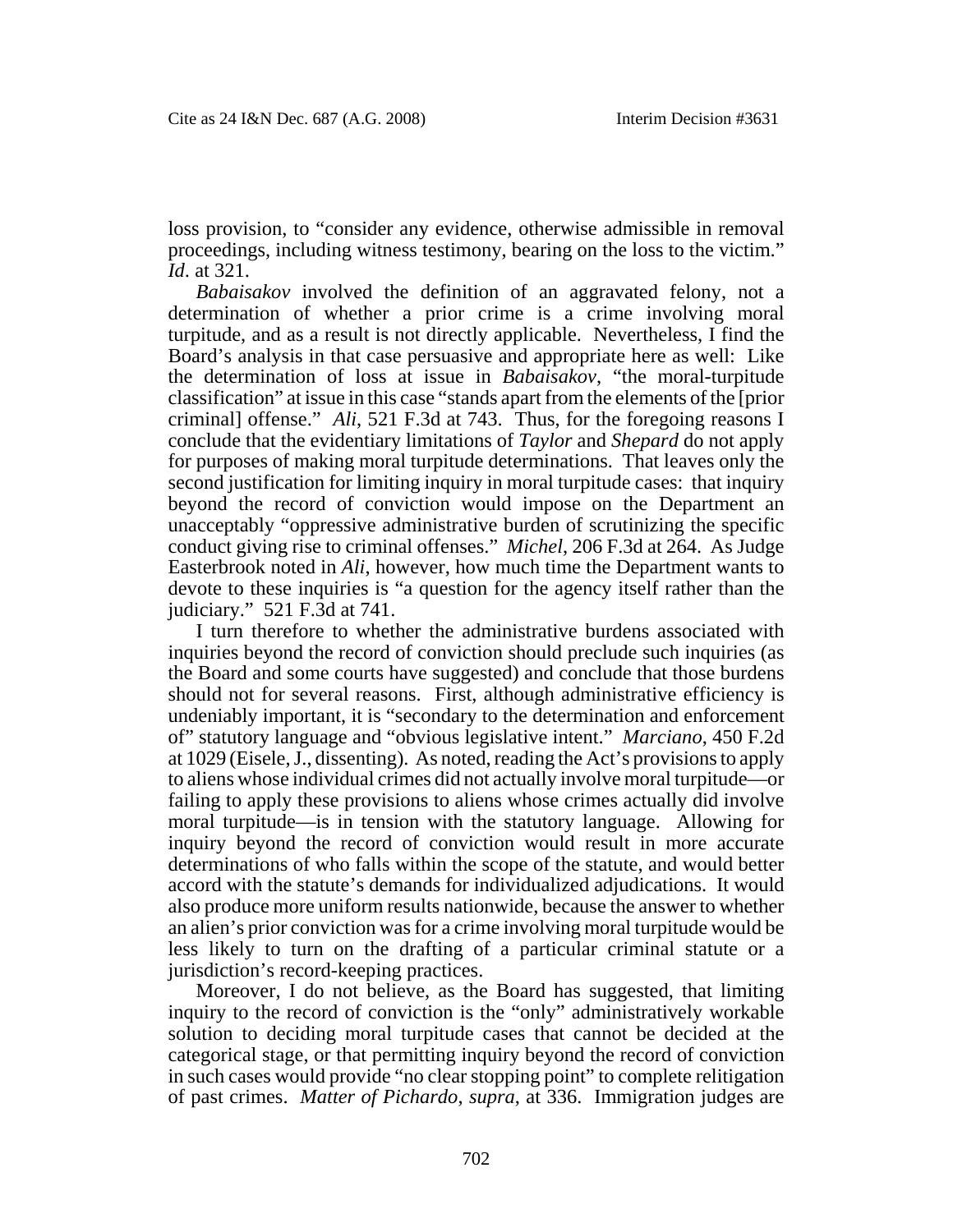well versed in case management, and as this case demonstrates, *see* Part III *infra*, the answer to a single question (here, whether respondent knew or should have known his victim's age) may reveal a critical piece of information that is not in the record of conviction and that would ensure correct application of the Act's moral turpitude provisions. And in any event, allowing inquiry beyond the record of conviction does not mean that the parties would be free to present "any and all evidence bearing on an alien's conduct leading to the conviction." *Matter of Pichardo*, *supra*, at 335. The sole purpose of the inquiry is to ascertain the nature of a prior conviction; it is not an invitation to relitigate the conviction itself.<sup>3</sup>

Further, although *Matter of Babaisakov*, *supra,* at 318*,* correctly stated that "[n]o wooden rule" should govern an immigration judge's resort to information beyond the record of conviction, a hierarchy of evidence certainly may be appropriate to ensure administrative workability and to avoid engaging in a retrial of the alien's prior crime. In many, if not most, cases, the judge will not have to go beyond the record of conviction, which includes the transcript of any plea. And where a party meets, or fails to meet, its burden of proof on an issue related to application of the Act's moral turpitude provisions based solely on the record of conviction and documentary evidence, the immigration judge need not consider additional evidence or testimony except when and to the extent he or she determines that it is necessary.<sup>4</sup>

<sup>&</sup>lt;sup>3</sup> For example, an alien who was convicted under a criminal statute that requires proof of fraudulent intent (which has universally been considered evidence of moral turpitude, *see, e.g.*, *Jordan v*. *DeGeorge*, 341 U.S. 223) cannot avoid categorical treatment of his conviction as a crime involving moral turpitude by arguing that he did not actually have such intent when he committed the crime. In such a case, an immigration judge is entitled to rely on the fact of conviction as evidence that the judge or jury in the prior criminal proceeding determined that the alien committed all elements required for conviction, including the element of intent to defraud. Similarly, an alien convicted under a child sex offense statute that allows for a mistake-of-age defense, *see infra* Part III, cannot avoid categorical treatment of his conviction as a crime involving moral turpitude by arguing that he believed his victim was a consenting adult. The immigration judge in that case is entitled to rely on the fact of conviction as evidence that the judge or jury in the criminal proceeding properly determined that the alien knew, or reasonably should have known, his victim was a child, and thus that the alien committed a crime involving moral turpitude.

<sup>&</sup>lt;sup>4</sup> Whether the alien or the Government bears the burden of proof on the immigration question in issue may have some bearing on application of the moral turpitude framework outlined in this opinion. In inadmissibility cases such as this one, where the alien bears the burden of proof, *see* section  $240(c)(2)(A)$  of the Act, application of the framework will be relatively straightforward: It would be the alien's burden, in the first stage of the inquiry, to show that the criminal statute under which he had been convicted has actually been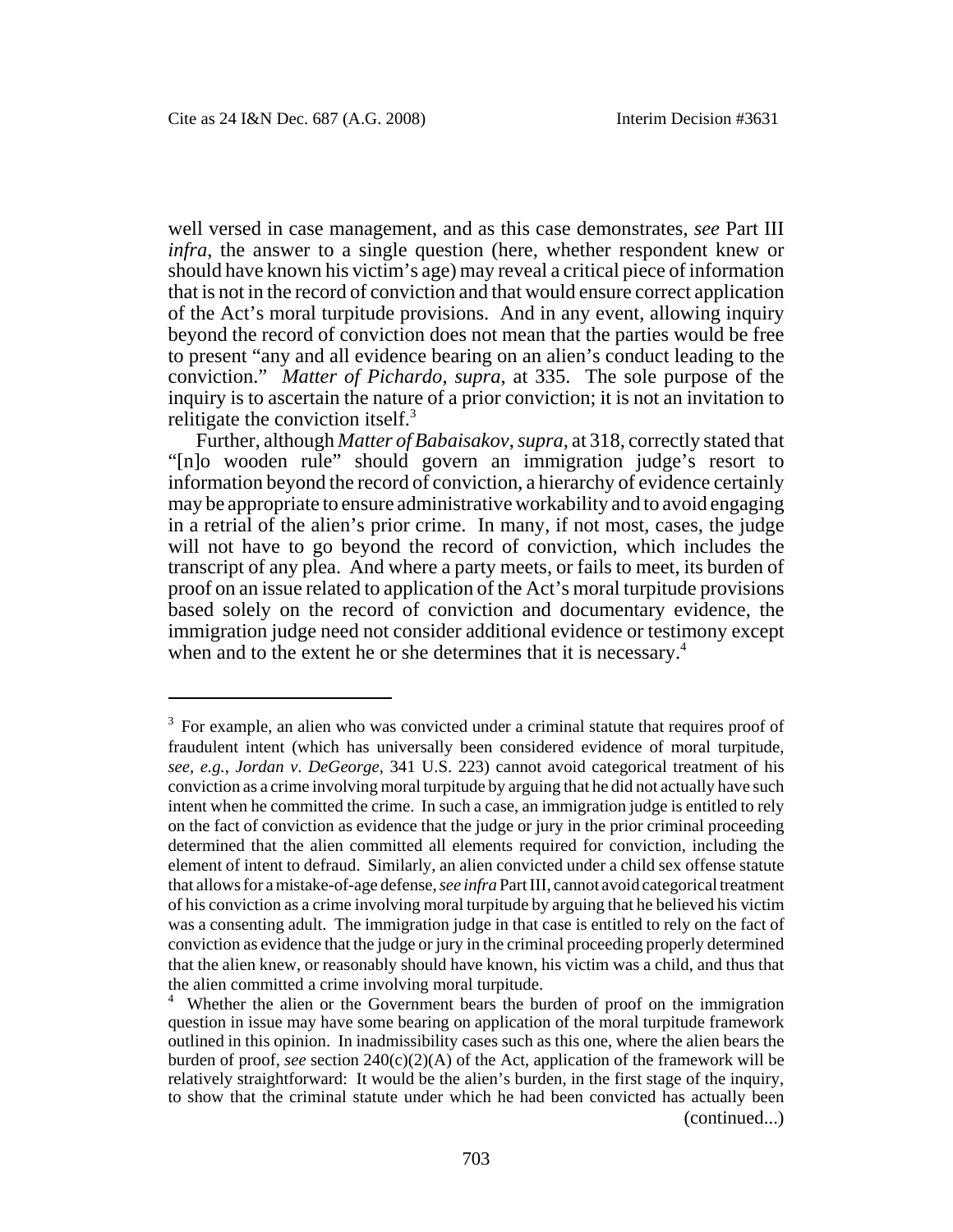In short, to determine whether an alien's prior conviction triggers application of the Act's moral turpitude provisions, adjudicators should: (1) look first to the statute of conviction under the categorical inquiry set forth in this opinion and recently applied by the Supreme Court in *Duenas-Alvarez*; (2) if the categorical inquiry does not resolve the question, look to the alien's record of conviction, including documents such as the indictment, the judgment of conviction, jury instructions, a signed guilty plea, and the plea transcript; and (3) if the record of conviction does not resolve the inquiry, consider any additional evidence the adjudicator determines is necessary or appropriate to resolve accurately the moral turpitude question. This opinion does not, of course, extend beyond the moral turpitude issue—an issue that justifies a departure from the *Taylor/Shepard* framework because moral turpitude is a non-element aggravating factor that "stands apart from the elements of the [underlying criminal] offense." *Ali*, 521 F.3d at 743. And, again, looking to the facts of an individual case to determine moral turpitude for immigration purposes does not mean that courts or immigration judges may relitigate or redetermine issues decided in prior criminal proceedings. Aliens may not challenge—at any stage of the moral turpitude inquiry—determinations or facts that were necessary to their prior convictions.

<sup>(...</sup>continued)

applied to conduct that did not involve moral turpitude and, in the second stage, that his own conviction involved conduct that did not involve moral turpitude. In removal cases, where the Government bears the burden of proof, *see* section  $240(c)(3)(A)$  of the Act, application of the framework may be more complicated. When the criminal statute requires proof of an element or fact that evidences moral turpitude, it will be easy for the Government to sustain its burden. Because such a statute will ordinarily be subject to categorical treatment under the realistic probability approach, it is the alien who must "point to his own case or other cases" in which a person was convicted without proof of the statutory element that evidences moral turpitude. *See Duenas-Alvarez*, 549 U.S. at 193 (explaining that, because Duenas-Alvarez conceded that the State theft statute in issue required proof that the defendant intended to deprive a rightful owner of property—the same criminal intent as the Federal predicate for the Government's removal charge—he had to "show something *special* about" California's application of the statute to avoid categorical treatment) (emphasis in original). By contrast, where a criminal statute (such as the one in issue in this case) does not require proof of an element or fact that categorically evidences moral turpitude, it will be more difficult for the Government to prove that moral turpitude necessarily inheres in a conviction and thus that categorical treatment is appropriate. In such circumstances, the Government can meet its burden by proving, in the second stage of the inquiry, that the alien's individual conviction was for a crime that in fact involved moral turpitude.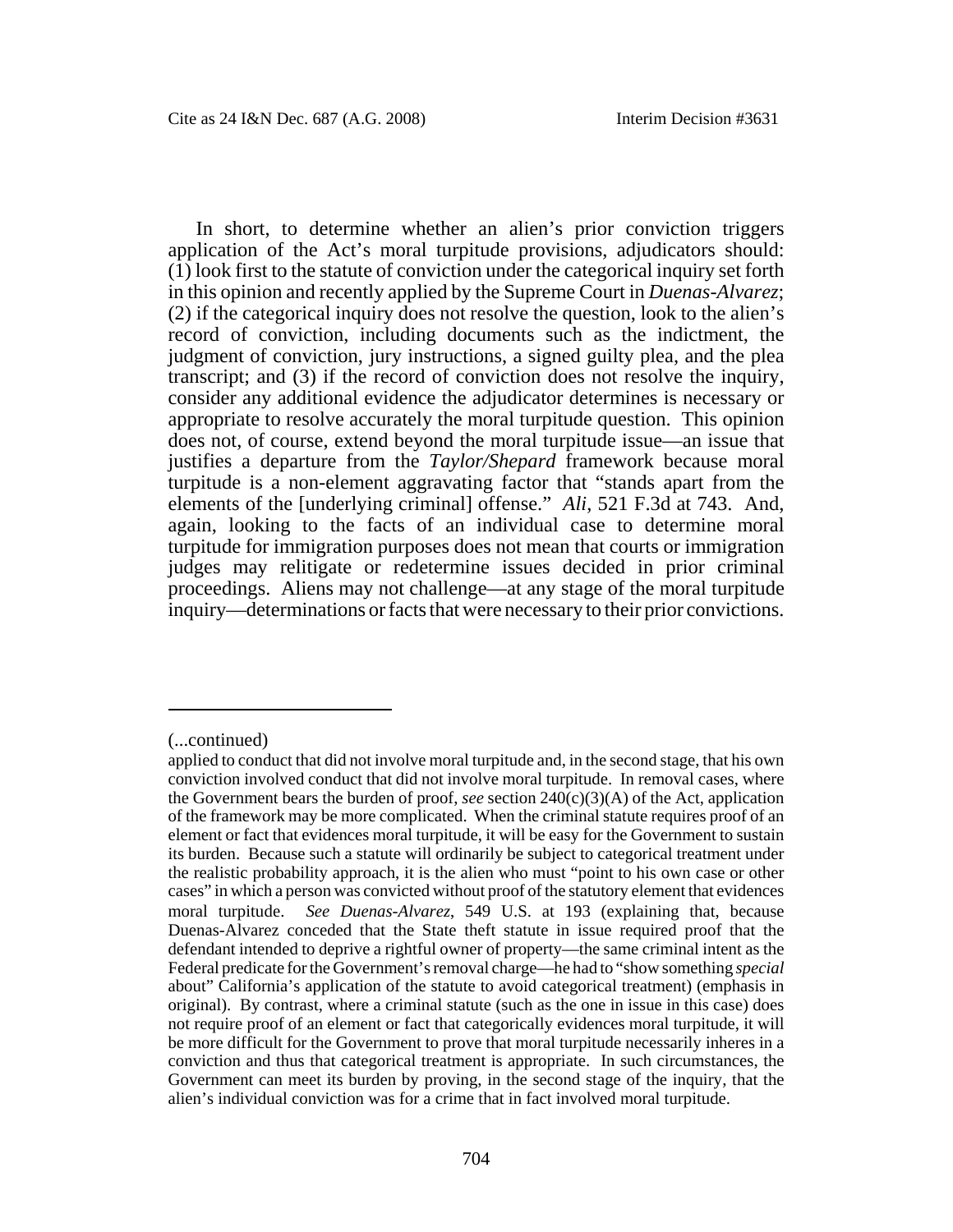### III.

Applying the foregoing framework to the facts of this case, I vacate the Board's decision and remand for reconsideration consistent with this opinion. The question whether respondent's conviction pursuant to Texas Penal Code § 21.11(a)(1) triggers the Act's bar on admissibility first requires a categorical examination of that statute. Under the categorical approach outlined above, *see* Part II.B, I must therefore determine whether moral turpitude necessarily inheres in the cases that have a "realistic probability" of being prosecuted pursuant to section  $21.11(a)(1)$ .

To answer this query, it is necessary briefly to address the proper definition of moral turpitude, because that definition exposes a troubling element of the Board's analysis. The Board concluded that moral turpitude does not necessarily inhere in a conviction under Texas Penal Code  $\S$  21.11(a)(1) because the statute criminalizes sexual contact with minors that falls short of rape. *See* Bd. Op. at 3-4 ("In contrast to statutory rape, which typically involves penetration or something similar, the sexual conduct encompassed by [Texas Penal Code]  $\S 21.11(a)(1)$  potentially involves much less intrusive contact."). In so holding, the Board suggested that whether a sexual offense with a minor involves moral turpitude turns on the severity of the sexual contact at issue. *See id.* I disagree.

In my view, so long as the perpetrator knew or should have known that the victim was a minor, *any* intentional sexual contact by an adult with a child involves moral turpitude. Such contact is "inherently base, vile, or depraved, and contrary to the accepted rules of morality and the duties owed between persons or to society in general," *Hamdan v*. *INS*, 98 F.3d 183, 185-86 (5th Cir. 1996) (quoting Department precedent), when measured "in terms either of the magnitude of the loss that [it] cause[s] or the indignation that [it] arouse[s] in the law-abiding public," *Wei Cong Mei v. Ashcroft*, 393 F.3d 737, 740 (7th Cir. 2004). The sexual abuse of children destroys, in a way that cannot be described as anything other than "base" and "vile," the trust and innocence of society's most vulnerable members. *See, e.g.*, *Eze v. Senkowski*, 321 F.3d 110, 112 (2d Cir. 2003) ("The sexual abuse of children is heinous beyond words. It is intolerable . . . reprehensible . . . [and] destructive of young lives."); *Nicanor-Romero*, 523 F.3d at 1013 (Bybee, J., dissenting) ("Children in particular—because of their naiveté, their dependence on adults, and their inability to understand, flee, or resist such advances—are vulnerable to adults who seek to take advantage of them sexually. Thus, we find such conduct especially repulsive and worthy of the severest moral opprobrium."); *cf. New York v. Ferber*, 458 U.S. 747, 756-57, 763 (1982) ("It is evident beyond the need for elaboration that a State's interest in 'safeguarding the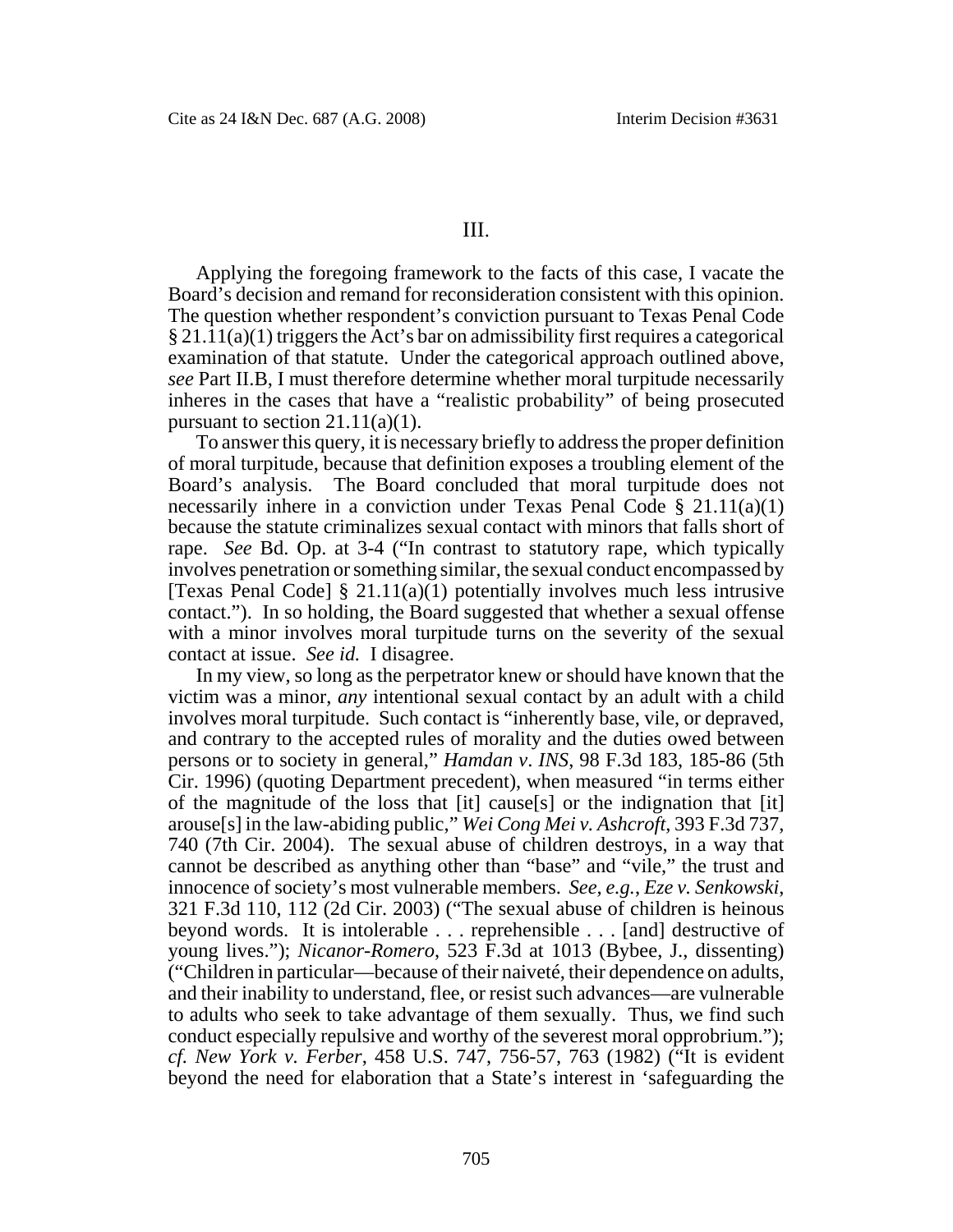physical and psychological well-being of a minor' is 'compelling'"); *Osborne v. Ohio*, 495 U.S. 103, 109 (1990) (concluding that child pornography, unlike adult pornography, does not merit First Amendment protection).

That said, whether the perpetrator knew or should have known the victim's age is a critical factor in determining whether his or her crime involved moral turpitude for immigration purposes. A finding of moral turpitude under the Act requires that a perpetrator have committed the reprehensible act with some form of scienter. *See, e.g., Partyka*, 417 F.3d at 414 ("The hallmark of moral turpitude is a reprehensible act committed with an appreciable level of consciousness or deliberation"); *Wei Cong Mei v. Ashcroft*, 393 F.3d at 740 ("[A] person who deliberately commits a serious crime is regarded as behaving immorally and not merely illegally") (emphases omitted); *Michel v. INS*, 206 F.3d 253, 263 (2d Cir. 2000) ("corrupt scienter is the touchstone of moral turpitude," hence the Board's "long-standing" rule that, "where knowledge is a necessary element of a crime under a particular criminal statute, moral turpitude inheres in that crime").<sup>5</sup> Sexual contact that could be legal and morally acceptable between consenting adults constitutes criminal conduct involving moral turpitude when visited upon someone the perpetrator knows

 $5$  The foregoing general definition of a crime involving moral turpitude—namely, that a crime involving moral turpitude involves both reprehensible conduct and some form of scienter—encompasses and describes existing Board precedents classifying many different crimes, including various species of fraud and corruption crimes, as crimes involving moral turpitude when those crimes are committed willfully. *See, e.g.*, *Matter of Kochlani*, 24 I&N Dec. 128, 130-31 (BIA 2007) (explaining that, although "crimes that have a specific intent to defraud as an element have always been found to involve moral turpitude, [the Board has] also found that certain crimes are inherently fraudulent and involve moral turpitude even though they can be committed without a specific intent to defraud" where a conviction requires proof that the defendant *willfully or knowingly* committed an act (in *Kochlani*, intentionally trafficking in known counterfeit goods) that causes "significant societal harm"); *Matter of Tejwani*, 24 I&N Dec. 97, 98 (BIA 2007) (treating a conviction for money laundering as a crime involving moral turpitude because the statute in question required both that the perpetrator *knew* the money in issue represented the proceeds of criminal conduct and that the person *intentionally* exchanged or handled the money "to conceal or disguise" its criminal origins); *Matter of Flores*, 17 I&N Dec. 225, 229 (BIA 1980) (treating as a crime involving moral turpitude the *deliberate* selling or use of counterfeit documents that the perpetrator knew were counterfeit). The foregoing general definition also encompasses the many judicial precedents recognizing that crimes involving moral turpitude involve reprehensible conduct that is committed intentionally or with some other form of scienter such as willfulness or recklessness. *See, e.g.*, *Partyka*, 417 F.3d at 414 (approving of Board decisions concluding that moral turpitude inheres in the commission of certain crimes "even if one acts not with intent, but with recklessness, [where] 'the definition of recklessness requires an actual awareness of the risk created by the criminal violator's actions'") quoting *Matter of Medina*, 15 I&N Dec. 611, 614 (BIA 1976))).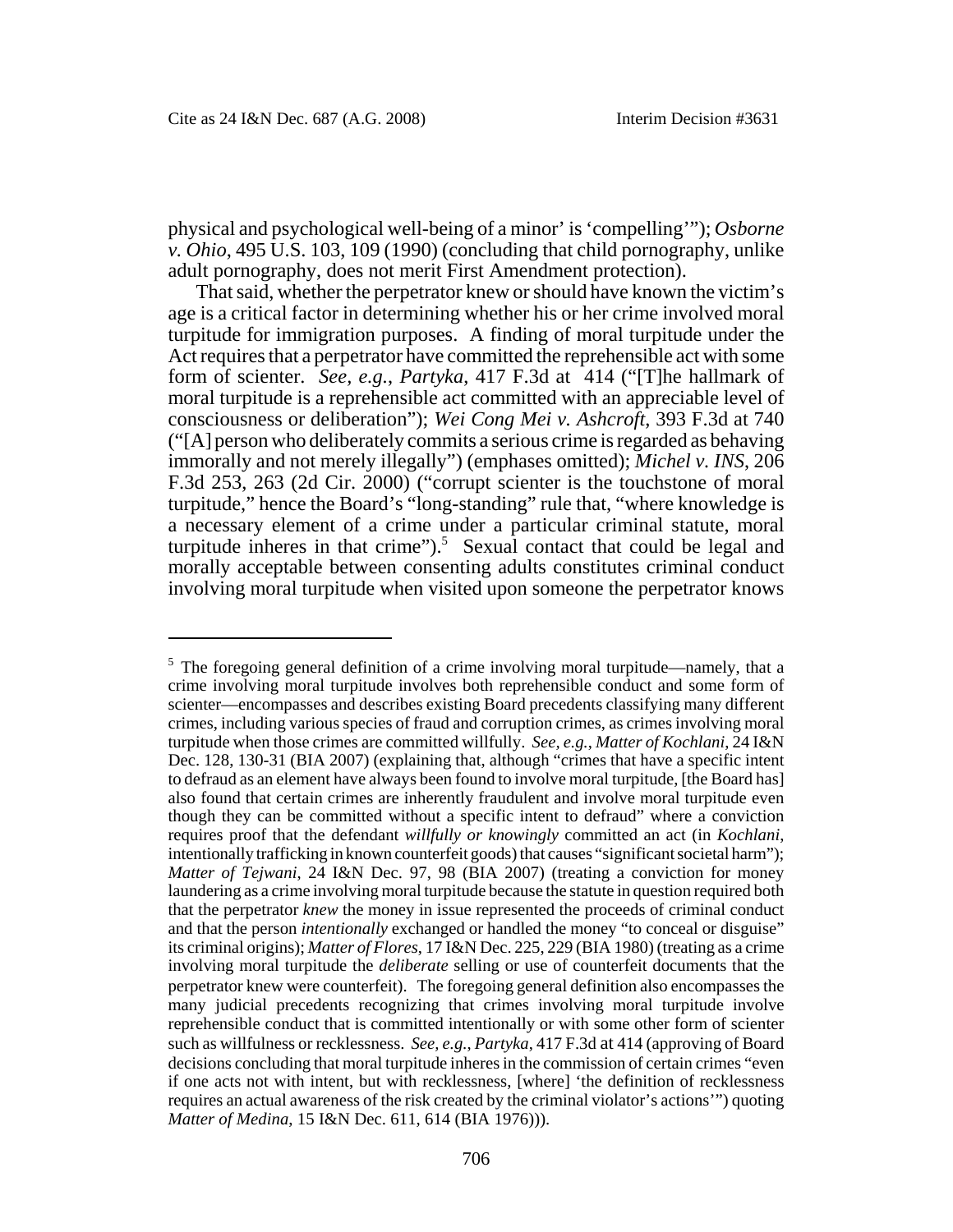or should know is a child. Thus, it is proper to make a categorical finding that a defendant's conduct involves moral turpitude when that conduct results in conviction on the charge of intentional sexual contact with a person the defendant knew or should have known was a child.

Accordingly, convictions obtained under statutes that limit convictions to defendants who knew, or reasonably should have known, that their intentional sexual acts were directed at children categorically should be treated as convictions for crimes involving moral turpitude.<sup>6</sup> The inclusion of a mistake-of-age defense—that is, an affirmative defense that the defendant reasonably believed that his or her victim was not a child at the time of the offense—ensures that individuals will be convicted only if they willfully or knowingly directed sexual conduct towards someone they knew, or reasonably should have known, was a child. *See, e.g.*, 18 U.S.C. § 2243(c)(1) (2006) (establishing as an affirmative defense to the charge of engaging in a sexual act with a person under the age of 16 that "the defendant reasonably believed that the other person had attained the age of 16 years").

The Texas statute at issue in this case applies only to intentional sexual contact. *See* Texas Penal Code § 21.11(a)(2) (requiring the "intent to arouse or gratify the sexual desires of any person"). But it does not, on its face,

 $6\,$  I recognize that some judicial decisions have relied on the "common" or "usual" case version of the categorical approach to classify convictions for statutory rape as ones involving moral turpitude whether or not the statutes of conviction allowed for a mistake-of-age defense. *See, e.g.*, *Castle v. INS*, 541 F.2d 1064, 1066 (4th Cir. 1976); *Marciano*, 450 F.2d at 1025; *Pino v. Nicolls*, 119 F. Supp. 122, 128 (D. Mass), *aff'd*, 215 F.2d 237, 240 (1st Cir.), *rev'd on other grounds sub nom. Pino v. Landon*, 349 U.S. 901 (1955). If a particular statute does not qualify categorically as a crime involving moral turpitude under the "reasonable probability" approach adopted in this decision, the adjudicator can consult the record of conviction or other evidence established in the case to determine whether the conviction is for a crime involving moral turpitude. I also note that, to the extent the foregoing judicial decisions concluded that aliens were deportable (rather than inadmissible) for having committed crimes involving moral turpitude, application of the moral turpitude methodology in this opinion would not necessarily change those results. A statutory rape conviction may constitute "sexual abuse of a minor"—an "aggravated felony" under section  $101(a)(43)(A)$  of the Act that renders an alien deportable—regardless of whether that conviction would qualify as a conviction for a crime involving moral turpitude. *See, e.g.*, *Mugalli v. Ashcroft*, 258 F.3d 52, 61 (2d Cir. 2001); *Matter of Rodriguez-Rodriguez*, 22 I&N Dec. 991 (BIA 1999); *but cf. Estrada-Espinoza v. Mukasey*, \_\_\_ F.3d \_\_\_, 2008 WL 4615681 (9th Cir. Oct. 20, 2008) (en banc). And as this opinion makes clear, the framework it adopts for moral turpitude cases governs only immigration decisions based on the Act's moral turpitude provisions and does not govern the scope or application of the aggravated felony ground for sexual abuse of a minor under section  $101(a)(43)(A)$  of the Act.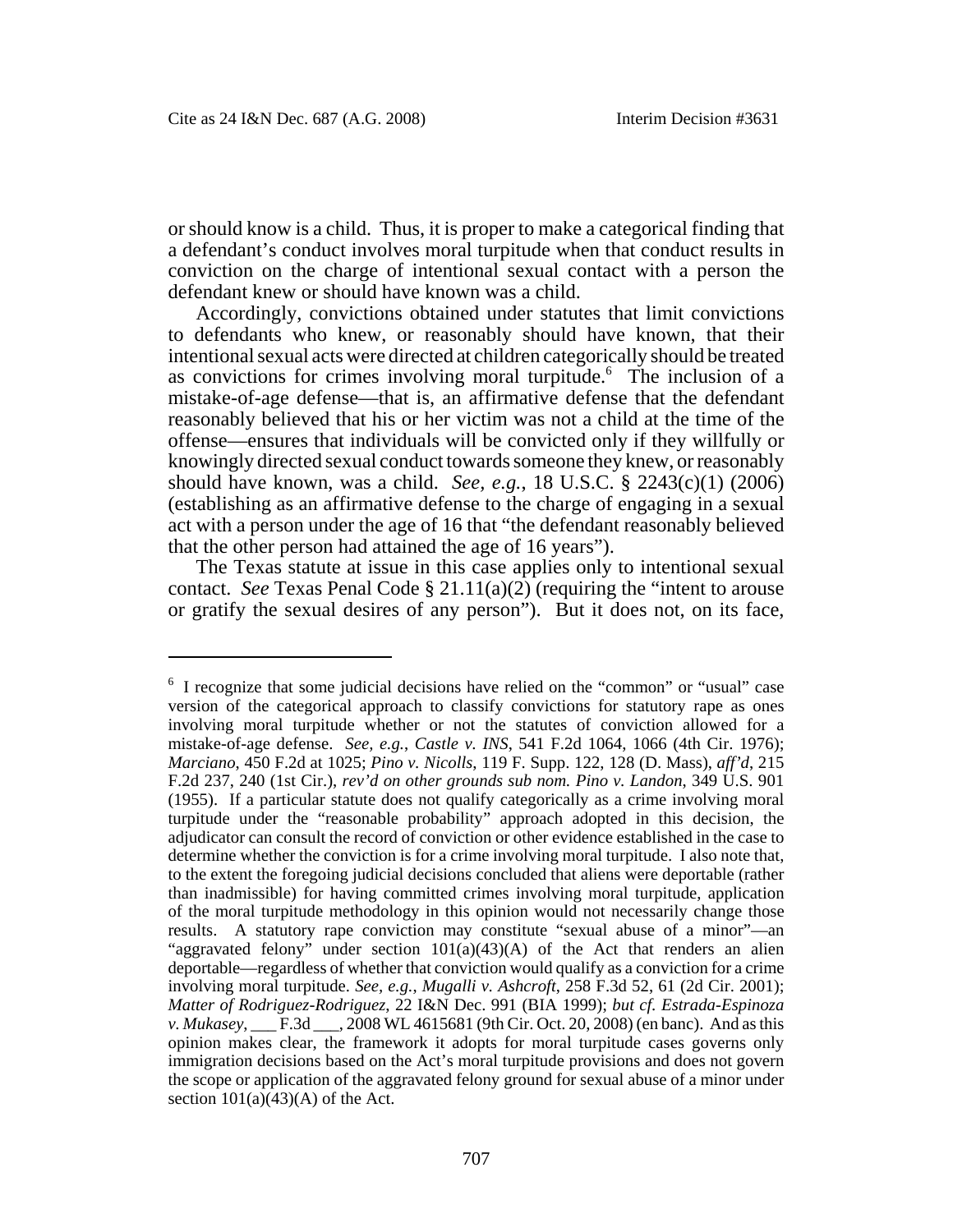provide for a mistake-of-age defense. It is therefore possible to imagine, as the Board did, a case in which a defendant could be convicted even though his conduct did not involve moral turpitude. *See, e.g.*, *Nicanor-Romero*, 523 F.3d at 1001 (holding that certain acts of "sexual predation" of a minor criminalized by a California statute did not involve moral turpitude under the Act because the acts in question involved "sexual interest that would be natural and normal if motivated by conduct directed at an 18-year old," and because the statute did not require that the defendant knew, or reasonably should have known, that the acts were directed at a child); *Quintero-Salazar v. Keisler*, 506 F.3d 688 (9th Cir. 2007) (similar). Imagination is not, however, the appropriate standard under the framework set forth in this opinion. Instead, the question is whether there is a "realistic probability, not a theoretical possibility," that the Texas statute would be applied to reach conduct that does not involve moral turpitude. *Duenas-Alvarez*, 549 U.S. at 193.

In this case, the answer to that question is yes. In *Johnson v. State*, 967 S.W.2d 848, 849 (Tex. Crim. App. 1998) (en banc), the Texas Court of Criminal Appeals rejected a 19-year-old defendant's contention that he should not be convicted of criminal sexual contact with a child under section  $21.11(a)(1)$  because his victim and her friend both told him that the victim was 17, and because the victim in fact appeared older than her age. Because Texas Penal Code  $\S 21.11(a)(1)$  has been applied to conduct that does not involve moral turpitude (the defendant in *Johnson* was convicted despite his contention that he had no reason to know that his sexual conduct was directed at a child), respondent's conviction cannot categorically be treated as one that did involve moral turpitude. *See Duenas-Alvarez*, 549 U.S. at 193. I therefore agree with the Board that an analysis of Texas Penal Code  $\S 21.11(a)(1)$  fails to establish that respondent's conviction qualifies categorically as a crime involving moral turpitude, although not for the reasons given by the Board.

This categorical determination, however, does not end the moral turpitude inquiry. Instead, where, as here, the categorical inquiry does not resolve the moral turpitude question, an adjudicator should engage in a modified categorical inquiry, considering whether the facts of the alien's prior conviction in fact involved moral turpitude. In so doing, the adjudicator should look first to the alien's record of conviction—including the indictment, the judgment of conviction, jury instructions, a signed guilty plea, or the plea transcript—and if the record of conviction does not resolve the inquiry, consider any additional evidence or factfinding the adjudicator determines is necessary or appropriate to resolve accurately the moral turpitude question.

In this case, the Board noted that respondent's "record of conviction does not contain any information regarding the underlying conduct which gave rise to respondent's conviction," Bd. Op. at 4 n.5, but declined to engage in any further inquiry because it believed that a beyond-the-record-of-conviction